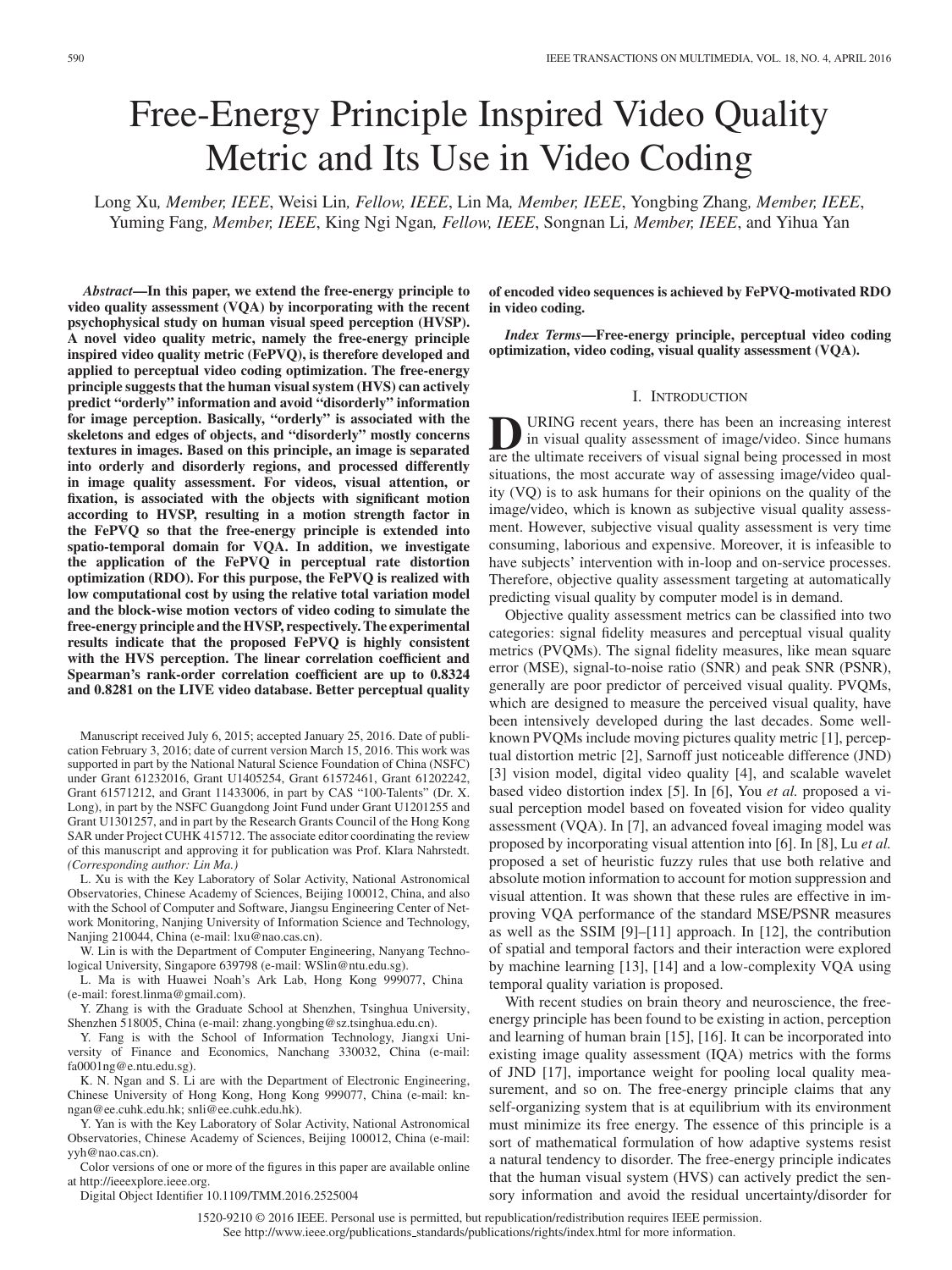image perception and understanding [17]. In other words, the HVS tries to extract as much information as possible to minimize the uncertainty of an input scene. However, it is impossible to fully process all of the sensation information and thus it has to discard some uncertainties in a visual scene. There have been a few efforts to apply this principle to visual quality assessment [17], [18]. In [17], an IQA metric was proposed inspired by the Bayesian brain theory [19] and the free-energy principle which indicates that the human brain works with an internal generative mechanism (IGM) for visual information perception and understanding. Regarding IGM, the HVS acts as an inference system that actively predicts the visual sensation and aviods the residual uncertainty/disorder. And, an auto-regression model was adopted to decompose a visual scene into two portions: predicted sensory content and residual uncertain content. Then, they were processed differently by existing IQA metrics. In [18], a new psychovisual image quality metric is developed based on free-energy principle. However, there have not yet been considerations of free-energy principle in application of VQA. Compared to image signal, video signal is depicted as a signal in a three-dimensional  $(3-D)$  field  $(x, y, z)$ . To investigate the free-energy principle in video signal processing, we have to extend spatial orderly and disorderly terms into spatio-temporal domain beyond [17]. Specifically, for inter-frame predicted video coding, the motion estimation (ME) [20] and motion compensation (MC) revise the spatial signal extensively, where the highly textured regions would be disorderly and noisy after ME/MC with the repetitive pattern of textures removed by ME/MC process. As a result, the free-energy principle needs to be further explored in depth in video coding.

Our study targets at a VQA metric which is computationally efficient, and can be easily integrated into video coding process to have a close-loop solution of video coding optimization. Consequently, we adopt the pooling of blocked MSE, which is the only quality measurement in video coding, in our proposed scheme. Our study is inspired by the recent revealed free-energy principle [15], [16] and the psychophysical study by Stocker and Simoncelli on human visual speed perception (HVSP) [21], [22]. In HVSP, the HVS was first modeled as an efficient information extractor [23]. To achieve such efficiency, the HVS should pay more attention on the areas/regions that contain more information in a visual scene. For video signal, it is believed that object motion is associated with visual attention. Second, the visual perception was modeled as an information communication process and the HVS was an error-prone communication channel. The amount of information that can be perceived at the receiver end depends on the noise level of the communication channel (the HVS), so the internal noise in the HVS results in perception uncertainty. These two models suggest the spatial visual attention and the temporal visual attention, respectively in video signal perception. In addition, they separate the video signal into orderly and disorderly parts (sensory information and perception uncertainty) in spatio-temporal domain so that they could further finetune visual perception by applying different policies to the two separated video signal parts.

In this paper, a spatio-temporal weight function is defined and incorporated as weighting factors for pooling block based MSE for VQA. The block size is  $4 \times 4$  which corresponds to the smallest processing unit of hybrid video coding (e.g., H.264/AVC and HEVC). Thus, a novel VQA metric, namely free-energy principle inspired video quality metric (FePVQ) is proposed for VQA. As a variant of MSE, FePVQ can be easily incorporated into hybrid video coding to have a close-loop solution of video coding optimization. To reach a low computational cost, the available information of video coding is reused in FePVQ as much as possible. We reuse the motion vectors to approximate HVSP for motion perception. In addition, we employ a computationally efficient model, namely relative total variation (RTV) [24] to distinguish orderly and disorderly information instead of the one [17] which was applied to image and was unallowable to video processing due to extremely high computational cost. The contributions of this paper lie in the following respects:

- 1) extending the free-energy principle accounting for IQA into spatio-temporal video signal quality assessment;
- 2) incorporating the recent psychophysical study on HVSP into VQA for measuring motion speed perception;
- 3) developing a low-complexity VQ metric for perceptual video coding optimization; and
- 4) simplifying the free-energy principle and HVSP models by employing the RTV and reusing motion vectors of video coding for saving computations.

The rest of this paper is organized as follows. Section II presents the proposed FePVQ algorithm in detail. Section III investigates the perceptual RDO of video coding based on FePVQ. Section IV evaluates the performance of FePVQ for predicting perceptual VQ, and the R-D efficiency of FePVQ-based video coding optimization by extensive experimental results. Finally, a brief conclusion is given in the last section.

# II. FREE-ENERGY PRINCIPLE INSPIRED VIDEO QUALITY METRIC

According to free-energy principle [15], [16], orderly and disorderly regions are loosely associated with structural edges and textures, respectively in visual scene. The structural edges could provide more semantics information of a visual scene. For example, the structural edges of an image could clearly reveal the visual objects contained, such as peoples, animals, flowers, cars and buildings. Thus, they are most important to the HVS and should be preserved as much as possible in digital image processing. The textures of a scene are usually the surface of objects, such as texture patterns of wallpaper, grass, tree and road surface, which contain details of objects, and could further augment the objects with more appealing properties, such as fine texture, smooth grayscale transition and rich color, and make them vivid to human perception. Thus, structure and texture jointly render the users impressive perspective of visual scenes. However, for bit rate constraint usages, such as image/video coding, the quality of these two visual forms cannot be guaranteed at the same time. Generally, they are contradictory due to the constant bit rate in the communication systems. In these scenarios, the structure regions should be given the priority of bit quota compared with texture regions. Specifically, concerning free-energy principle in motion-compensated inter-frame video coding (named hybrid video coding, such as H.264/AVC), the highly textured regions may become disorderly with noise property after inter-frame ME/MC, as the repetitive pattern of textures have been removed by ME process. As a result, only structural edges after ME/MC still keep orderly and reveal clear profiles of visual objects. Thus, it is essential to process these two visual forms differently.

In this paper, 3-D gradient of video sequences is investigated as a 3-D cube consisting of tiles which are individual frames. In the 3-D cube, the moving objects would stretch out a plane along temporal trajectory. As a result, the video clip would vary along a certain spatio-temporal direction. Each pixel in the cube is associated with a 3-D gradient represented by a triple parameter  $(\partial x, \partial y, \partial z)$ , where  $\partial x$ ,  $\partial y$  and  $\partial z$  are the partial derivatives along x, y and z axes, respectively.  $\partial x$  and  $\partial y$  are computed from the spatial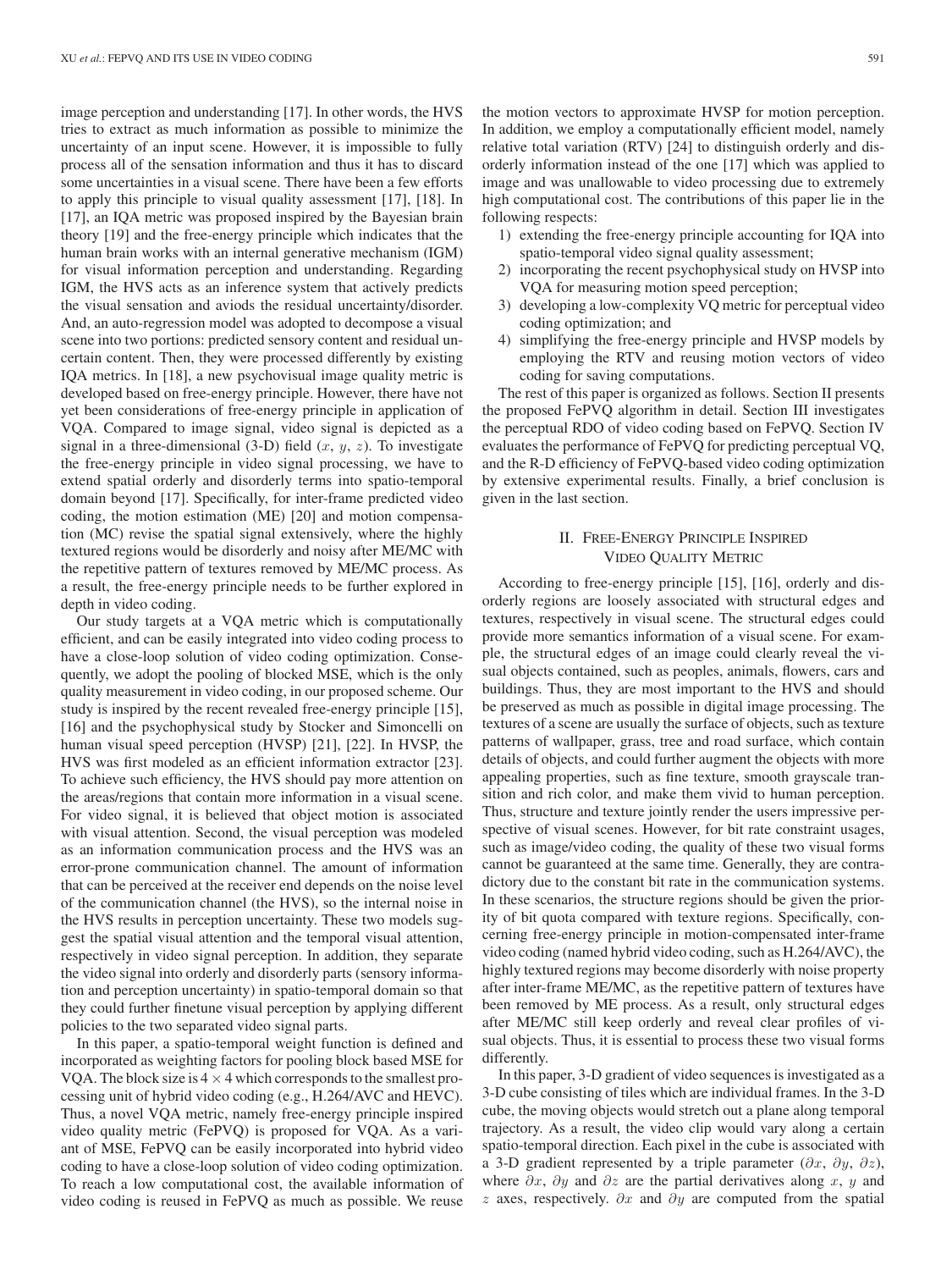

Fig. 1. Temporal and spatial (horizontal and vertical) gradients of video sequences (left: temporal gradient for video sequence; center: spatial vertical gradient; right: spatial horizontal gradient).

displacement of one pixel along horizontal and vertical directions, respectively. ∂z is computed from the temporal displacement of two neighboring frames. Fig. 1 shows the examples of  $(\partial x, \partial y, \partial z)$ on two video sequences.

## *A. Textural Strength in Spatio-Temporal Gradient Domain*

Generally, the gradient is directly used to compute the mutual correlation/similarity as in SSIM. In addition, SSIM is usually computed on pixel-basis, which requires more computations than blockwise metrics. For better integration with video coding, the proposed FePVQ uses the gradients as weights for MSE [25], [26] to simulate how the HVS responses to visual signals. Nowadays, PSNR/MSE is still widely used, especially for video compression. Thus, the quality metric in the variant form of MSE can be easier to be integrated into current visual application systems. In this work, we propose the texture strength at macroblock (MB) basis to depict the local texture properties for quality assessment, which is defined as

$$
TS_m = \sum_{q \in MB} \left( \left| \partial_x F \right|_q + \left| \partial_y F \right|_q + \left| \partial_z F \right|_q \right) \tag{1}
$$

where F is the input signal,  $\partial x$ ,  $\partial y$  and  $\partial z$  represent the partial derivatives, q denotes one pixel. Usually, the regions with detailed visual content, such as fine texture, moving objects, have the large gradient, so the texture strength is large. Besides spatial gradient, temporal gradient defined by the difference between two consecutive frames is also included in (1). From Fig. 1, we had the same observation that the texture regions and moving objects had large gradient. Thus, these three gradients,  $\partial x$ ,  $\partial y$  and  $\partial z$  are combined to measure texture strength in (1).

Based on the knowledge that detailed texture regions can conceal more distortions than smooth regions [25], [26], a VQ metric is defined as the MSE weighted by texture strength [25] as

$$
VQ_m^{TS} = \frac{1}{TS_m} \times MSE_m; \ m = 0, 1, 2, \dots, M - 1 \tag{2}
$$

where  $TS_m$  is a weight for the mth block of a frame,  $VQ_m^{TS}$ represents visual quality of the  $m$ th block and  $M$  is the total number of blocks in a frame.

## *B. Structure Strength by Considering Free-Energy Principle*

In hybrid video coding, such as H.264/AVC, ME is widely used to eliminate temporal redundancy between successive frames for inter frame coding. The signal after ME/MC is of much less energy than the original one. That's why video can be compressed dramatically. However, there are still large residual coefficients for structural



Fig. 2. Extraction of structures from textures. (a)-(d) are original images, "house," "linghthouse," "sailing2" (LIVE image database), and "tractor" (extracted from tractor YUV sequence), and (e)-(h) are extracted structure from  $(a)-(d)$ .

edges and fast moving objects, which consume a large part of the bit budget. Considering this aspect of the free-energy principle in hybrid video coding, texture after ME/MC is largely disorderly. The disorderly signal is similar in characteristic as noise, where there is little correlation between pixels. The structural signal mostly concerns the skeleton of objects in image. From (2), it can be deduced that the larger the texture strength, the less the visual quality loss under the same MSE. Referring to (1), it can be observed that both structure and texture regions are of large texture strength. Since the HVS is highly adapted to extract structural information, it is necessary to distinguish the structure information from the texture information so that they can be processed differently in VQA and video coding. The algorithm of [17] is of significant computational complexity although it can be used to separate structure and texture ideally. In [24], two models, *pixel-wise windowed total variation* and *windowed inherent variation* were defined as

$$
\begin{cases}\nD_x(p) = \sum_{q \in R(p)} g_{p,q} \middle| (\partial_x F) \\
L_x(p) = \left| \sum_{q \in R(p)} g_{p,q} (\partial_x F) \right|\n\end{cases}
$$
\n(3)

where  $\partial x$  represents the partial differential operator on the input signal F,  $R(p)$  is a neighboring region around the pixel p,  $D_x(p)$ and Lx (p) indicate the *pixel-wise windowed total variation* and *windowed inherent variation* are computed along x direction, and  $g_{p,q}$  is a weighting function of Gaussian. Here,  $D_x(p)$  counts the absolute spatial difference within the window  $R(p)$ , while  $L_x(p)$ can measure the gradient consistency of  $R(p)$ .  $D_y(p)$  and  $L_y(p)$ can be computed in the same way as  $(3)$ , but along y direction. Then, a RTV model was defined as  $L(p)$  divided by  $D(p)$  for structure-texture decomposition. A window only including texture generally has a smaller inherent variation  $L(p)$  than that including both texture and structural edges, since the gradient directions of the structural region are consistent while the gradient directions of the texture region are random. Fig. 2 shows the extracted structure from texture by using the RTV, where the original images (see Fig. 2(a)– (d)) have plentiful textures, grass, water and uneven ground, and the structural edges of these images are accurately extracted from texture background as shown in Fig. 2(e)–(h). In this study, the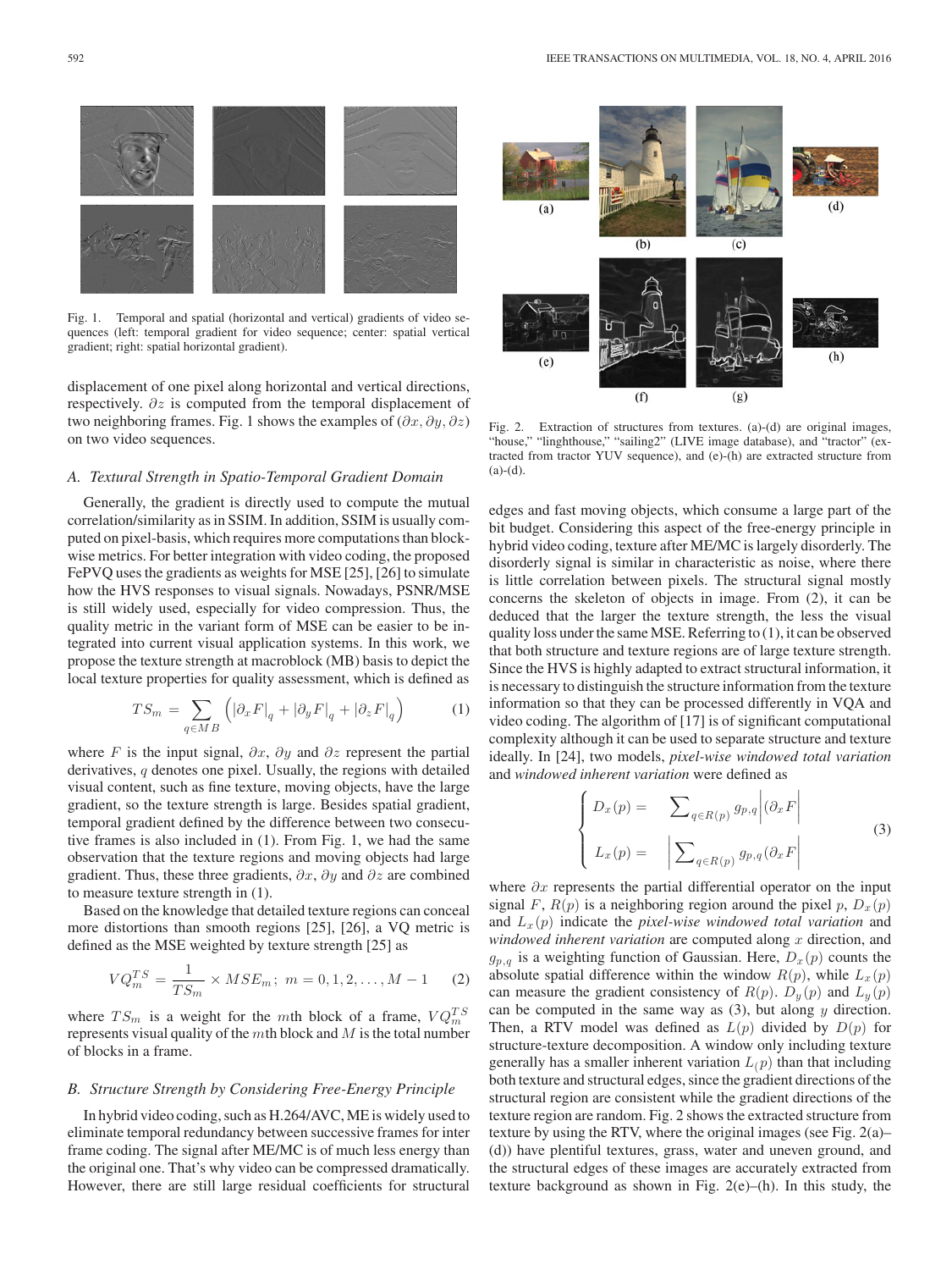RTV is further extended to temporal domain to classify structure and texture of video signals. Denote the three-dimension gradients of video as  $(\partial x, \partial y, \partial z)$ , the structure strength (SS) of each MB is defined as

$$
SS_m = \left| \sum_{q \in MB} (\partial_x F)_q \right| + \left| \sum_{q \in MB} (\partial_y F)_q \right| + \left| \sum_{q \in MB} (\partial_z F)_q \right| \tag{4}
$$

where  $SS_m$  represents SS of a block. Different from  $TS_m$  defined in (1),  $SS_m$  depends on the factor whether the gradient directions ("+" or "−") in a block are coincident or not. The blocks containing only texture generally lead to a smaller  $SS_m$  while those blocks containing structural edges have a larger  $SS_m$ .

Observing Fig. 1, which show temporal gradients for two video sequences, we can notice the obvious skeleton of each video frame. In addition, the skeleton is closely related to the boundaries of significant objects, which indicates that the structural edges can be separated from the background in an image by using temporal gradient information. To further enhance the fidelity of SS, the temporal gradient  $\partial z$  is included in (4) additionally. Furthermore, the temporal gradient can represent temporal saliency very well. Intuitively,  $(4)$  is a supplement to  $(1)$  since  $(1)$  cannot handle the difference between texture and structure regions.

Regarding disorderly and orderly regions [17], they are basically corresponding to texture and structure, respectively in ME/MC based hybrid video coding. In [17], the HVS responses to disorderly and orderly signals differently, which is integrated into a JND model. It is believed that texture regions usually become disorderly after ME/MC in hybrid video coding, so they have a larger JND threshold, and contribute less than structure ones to overall perceptual visual quality. From (4),  $SS_m$  of the texture regions is less than that of structure regions since the latter has inconsistent gradients.

# *C. Motion Strength Considering Human Visual Speed Perception to the HVS*

In video, a moving object should be associated with visual attention and can be used for predicting visual fixations [29]. This is because an object with significant motion with respect to the background would be a strong surprisal. However, as the background motion is too large, the HVS cannot identify the objects with same accuracy as in static background, which would result in human perception uncertainty [21], [22]. For a natural video, a scene usually lasts for several seconds, where an almost same background remains for all the frames within the scene. For simplicity, only the relative motion represented by motion vectors is considered in this work for the sake of computational efficiency. In video coding, motion vectors are available, so they are utilised to approximate the perceptual motion model without extra computations.

Assume motion vector  $(\vec{v}_r = (v_x, v_y))$ , which is given at  $N \times N$ block basis, e.g., a  $4 \times 4$  block in H.264/AVC. When the multiple references are used, we first project  $\vec{v}_r$  onto its nearest forward reference by  $\vec{v}_r = \vec{v_r}/d$ , where d represents distance from current frame to its reference regarding to  $v_r$ . Then, the motion strength is defined as

$$
MS_m = \alpha \times \sum_{i,j \in MB} \log |\vec{v}_r(i,j)| + \beta
$$

$$
|\vec{v}_r(i,j)| = \sqrt{\frac{v_x(i,j)^2 + v_y(i,j)^2}{d(i,j)^2}}
$$
(5)

where  $MS_m$  is defined at MB basis,  $(v_x, v_y)$  is the motion vector of a 4  $\times$  4 block and  $d(i, j)$  is the distance from current frame to its reference;  $\alpha$  and  $\beta$  are two constant parameters for fine-tuning the profile of  $MS_m$ . The logarithm in (5) accounts for "Weber-Fechner law" which states that the resolution of perception diminishes for the stimuli of greater magnitude, specifically, the subjective sensation is proportional to the logarithm of the stimuli intensity.

Referring to [22] and [21], (5) can be explained as the selfinformation of motion vector (relative motion) whose prior distribution was assumed as a power-law function

$$
p(v) = Cv^{-\alpha} \tag{6}
$$

where  $\alpha > 0$  and  $C > 0$  are two constant parameters; we use v to replace  $|v|$  (motion vector length as defined in (5)) for simplicity. The most common approach for evaluating empirical data against a hypothesised power-law distribution is to observe that the powerlaw implies the linear form

$$
-\log p(v) = \alpha \log v + \beta \tag{7}
$$

where  $\beta = -\log C$ , "−" before  $\log p(x)$  indicates self-information of  $p(x)$ . Although (7) is in a linear form with respect to  $\alpha$  and β, the linear regression cannot be relied on to estimate  $\alpha$  and  $\beta$ since it would result in significant systematic biases [31], [32]. Thus, the maximum likelihood estimation is employed to estimate  $\alpha$  and  $\beta$  from empirical data [31], [32]. By collecting a set of motion vectors  $\{\vec{v}_r(i)\}$  from practical video coding, the maximum likelihood estimation is performed as

$$
\begin{cases}\n\alpha = 1 + n \left[ \sum_{i=1}^{n} \log \frac{v_i}{v_{\min}} \right]^{-1} \\
\beta = -\log C = -\log \left( (\alpha - 1)v_{\min}^{\alpha - 1} \right)\n\end{cases} \tag{8}
$$

where  $v_i$ ,  $i = 1, \ldots, n$  is the observed value of v,  $v_{\min}$  is the minimum value of  $v$ . It should be noticed that  $v_{\text{min}}$  corresponds not to the smallest value of  $v$  measured but to the smallest for which the power-law behaviour holds. We collect motion vectors by coding the first 16 frames (about half a second for 30 f/s) of the standard video sequences: "Foreman," "Football," "Mobile," "Bus," "Tennis" and "Flower" (CIF). The frames are coded in "P" frame by using quarter pixel ME and only one forward reference. A pair of  $\alpha$  and  $\beta$  can be computed from (8) for each sequence, and then the averages of them ( $\alpha = 4.55$ ,  $\beta = 4.20$ ) are used to initialize  $\alpha$  and  $β$  in (5). We found that  $α$  and  $β$  are related to motion vector scale and specific video coding system closely. That is why the values of  $\alpha$  and  $\beta$  are much different from those in [22]

By combining (1), (4), (5) and local MSE, a new VQA metric, i.e., FePVQ is designed at MB basis as

$$
VQ_m = \frac{MS_m^a \times SS_m^b}{TS_m^c} \times MSE_m \tag{9}
$$

where  $MS_m$ ,  $SS_m$  and  $TS_m$  representing motion strength, SS and texture strength, respectively, are weighting factors of local MSE; a, b and c are constants to finetune the profiles of  $MS_m$ ,  $SS_m$  and  $TS_m$ , respectively. They are handpicked and set to 1.25, 1.25 and 1.2 in our experiments. We found that this setting is competitive among all the testings. However, more systematic way to choose these parameters could recur to optimization methods. Equation (9) gives visual quality score of each MB, and the visual quality score of a frame is computed by summing up the scores of all the MBs.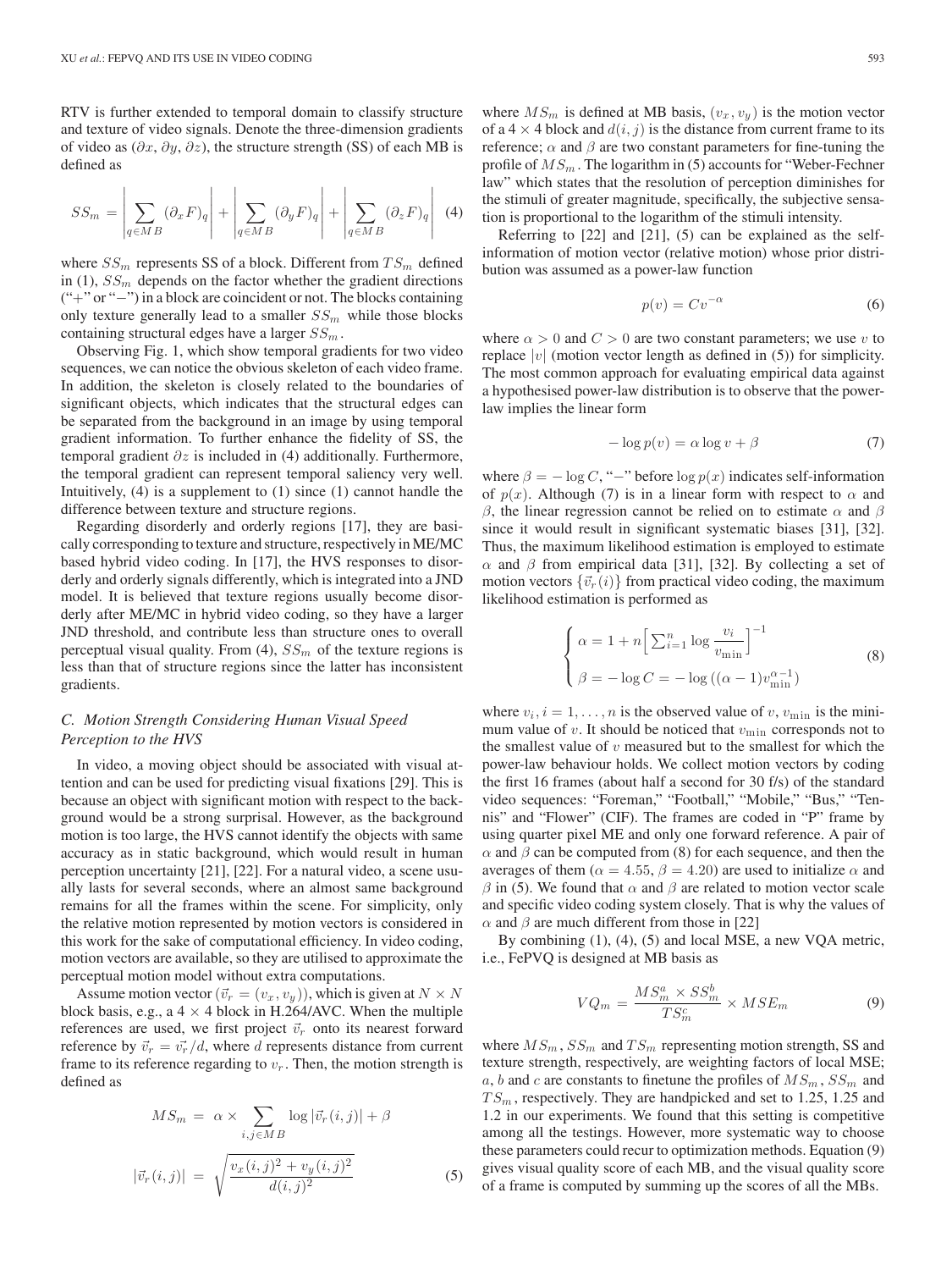#### III. PERCEPTUAL VIDEO CODING OPTIMIZATION

The proposed FePVQ is naturally associated with quantization parameter (QP) since MSE in (9) can be theoretically formulated by QP function [33]. Thus, it can be directly integrated into video coding systems to obtain a closed-form analytic solution for perceptual video coding optimization. Since FePVQ is designed based on blocks, it is suitable for optimizing any block based process in video coding, such as block-based ME, intra prediction, inter prediction, and RDO. In video coding, multiple modes are provided to adapt to video content variation. Different modes represent different block sizes, prediction types, transforms and partitions of an MB. For MBs with simple textured video content, a larger size mode is preferred. On the contrary, the MBs with fine textured video content may benefit from the small partitions of an MB. The best partition mode is decided by RDO, which seeks the best tradeoff between distortion and bit cost as [34], [35]

$$
J = D + \lambda \times R \tag{10}
$$

where  $D$  is measured in MSE for conventional RDO,  $R$  is the number of bits for coding an MB, and  $\lambda$  is known as the Lagrange multiplier which controls the tradeoff between D and R. With the same distortion, the mode with the least bit cost would be the best mode. Equivalently, the mode with the least MSE would be the best mode under the same bit cost. For the perceptual optimization, a perceptual measurement of distortion instead of MSE is desirable for RDO. In [36], the authors proposed to use SSIM instead of MSE to make mode decision and RDO. However, the existing RDO scheme [34] which was theoretically optimized for MSE measurement may not be optimal to SSIM. The proposed FePVQ is extended from MSE, and consequently it is completely compatible with the existing RDO scheme. In our previous work [37], the optimal perceptual VQ control was investigated for bit rate constrained video coding task. In this paper, we go deep into the bit rate constrained optimization problem of video coding. Firstly, perceptual RDO is studied by replacing  $D$  measured by MSE in (10) with FePVQ as

$$
J = VQ_m + \lambda \times R_m
$$
  
= 
$$
\frac{MS_m \times SS_m}{TS_m} \times MSE_m + \lambda \times R_m
$$
 (11)  
= 
$$
p_m \times MSE_m + \lambda \times R_m
$$

which seeks the best tradeoff between perceptual visual quality measured by FePVQ and bit rate cost. Secondly, according to masking property of the HVS, which describes why similar artifacts are more visible in certain region of a frame while they are hardly noticeable in other regions, the QP is adapted accordingly to different video contents to achieve consistent visual quality in a whole visual scene.

With the assumptions of uniform quantization scheme and uniform DCT coefficients distribution, MSE is usually modeled by  $Q_2/12$  [33]. Thus, the proposed FePVQ can be modeled theoretically by

$$
VQ_m = \frac{MS_m \times SS_m}{TS_m} \times \frac{Q_m^2}{12} = p_m \times Q_m^2 \tag{12}
$$

which indicates that the VQs of MBs are different from each other under the same quantization. The underlying reason is that different kinds of input visual signals are perceived differently by the HVS. So  $\{p_m\}$  actually provides a visual perception map of a frame consisting of various kinds of visual signals. In practice,  $p_m$  in both (11) and (12) acts as a scaling factor, which is normalized by a median value of  $p_m$  and clipped into [0.75, 1.25]. The distortions of regions with simple texture background, strong structural edge and high motion strength are more sensitive to the HVS. For consistent visual quality, after obtaining QP of each frame, denoted by  $Q_f$ , we could compute a new QP for each MB by referring to  $Q_f$ 

$$
Q_m = Q_f / \sqrt{p_m}.
$$
 (13)

Referring to (11),  $p_m$  changes the weight of MSE in RDO, which would revise the final mode selection, and therefore obtain better perceptual quality for same bit cost. In addition, the QP also changes in a certain range so as to have more choices for perceptual optimization. Specifically, for  $p_m$  larger than 1.1, the RDO is performed as

$$
\min\{J(s,T)\}
$$
  
\n
$$
J(s,t) = VQ_m(s,t) + \lambda(t) \times R_m(s,t)
$$
  
\n
$$
s \in [Q-2, Q-1, Q];
$$
  
\n
$$
t \in \text{skip/direct}, 16 \times 16, 16 \times 8, ..., 4 \times 8, 4 \times 4
$$
 (14)

where t and s represents mode and QP, respectively. For  $p_m$  less than 0.9, the RDO is performed as

$$
\min\{J(s,T)\}
$$
  
\n
$$
J(s,t) = VQ_m(s,t) + \lambda(t) \times R_m(s,t)
$$
  
\n
$$
s \in [Q+2, Q+1, Q];
$$
  
\n
$$
t \in \text{skip/direct}, 16 \times 16, 16 \times 8, ..., 4 \times 8, 4 \times 4.
$$
 (15)

Such a process can achieve a better tradeoff between perceptual visual quality and bit cost.

In FePVQ, significant structural edges would have larger  $SS_m$ and thus increase the weight of visual quality contribution in a whole image. This situation is consistent to the perception process of the HVS to an input image. This is why FePVQ is much better than the previous scheme [37]. By integrating FePVQ into video encoders, the structural edges of an image can be largely preserved while the quality of disorderly texture regions is compromised to save more bits for coding structural edges. Thus, better perceptual visual quality of video encoding can be achieved under the same target bits quota.

## IV. EXPERIMENTAL RESULTS AND DISCUSSIONS

In Part A below, we evaluate the performance of FePVQ to predict visual quality of images and videos. Then, it is integrated into HM14.0 reference software of HEVC to optimize video encoding from the perspective of perceptual visual quality. In Part B, we show how FePVQ benefits video coding optimization. Part C discusses the associated computational complexity analysis.

## *A. Performance of FePVQ Metric*

The performance of a VQA metric can be evaluated by depicting the relationship of the predicted objective quality scores and the provided subjective quality ratings [difference mean opinion score (DMOSs)]. The DMOS is provided by subjective viewing tests where the viewers are requested to give their opinions on visual quality of distorted visual signals. The DMOSs and associated images/videos consist of subjective quality databases to be the benchmarks for evaluating user-defined objective quality metrics. The used databases in our experiments are introduced briefly in Table I. We follow the procedure [38] recommended by video quality expert group to evaluate the performance of VQA approaches.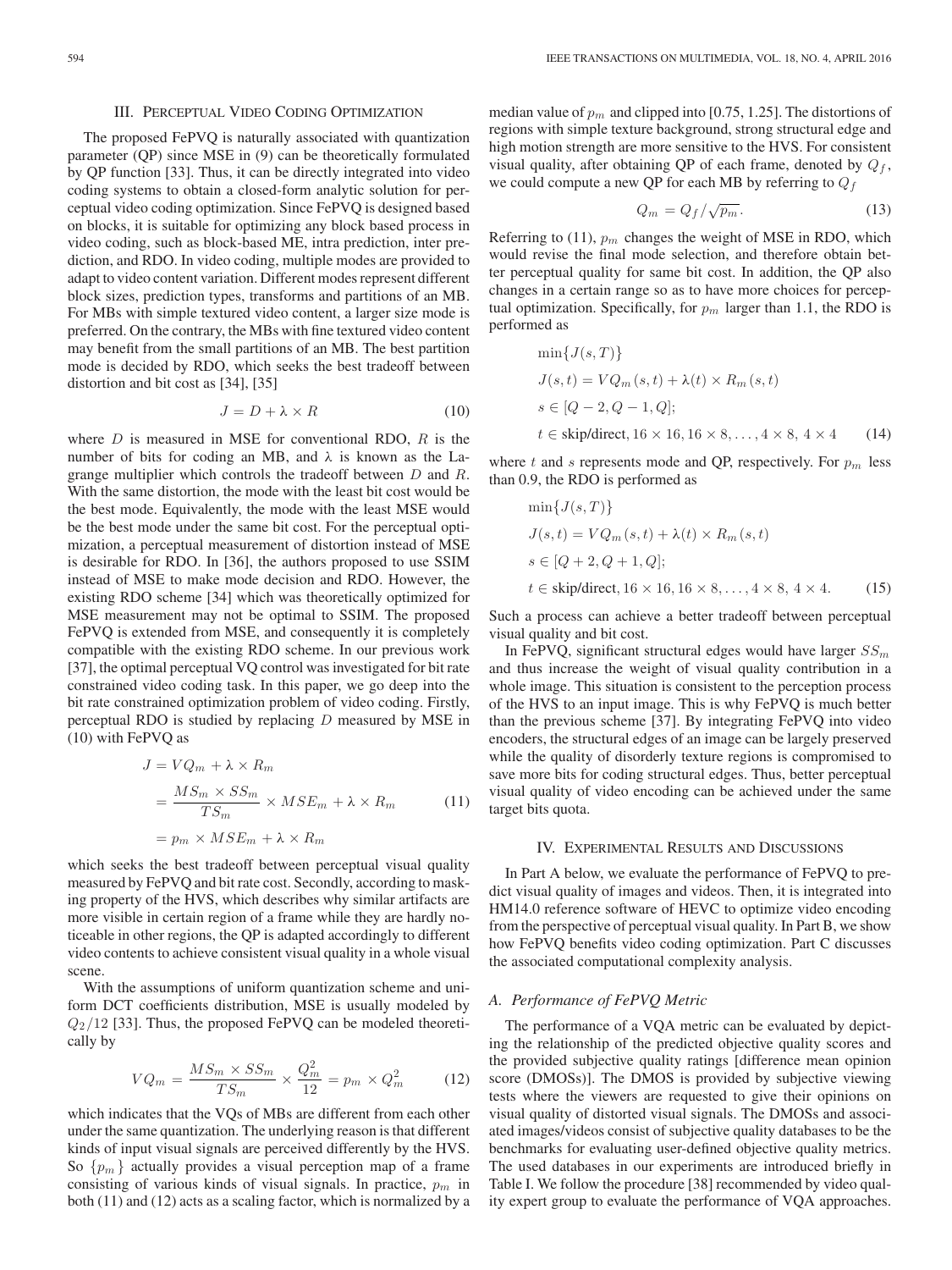TABLE I IMAGE SUBJECTIVE QUALITY DATABASES

| Database        | Description                                                                                                                                                                                                                                                                                                                                                                                                                              |  |  |  |  |  |  |  |
|-----------------|------------------------------------------------------------------------------------------------------------------------------------------------------------------------------------------------------------------------------------------------------------------------------------------------------------------------------------------------------------------------------------------------------------------------------------------|--|--|--|--|--|--|--|
| LIVE Image [39] | There are 29 reference images, and totally 779 distorted images with five distortions types: JPEG, JPEG2000, white noise, Gaussian blur,<br>and simulated Rayleigh fading channel.                                                                                                                                                                                                                                                       |  |  |  |  |  |  |  |
| TID2008 [40]    | The TID2008 contains 25 reference images and 1700 distorted images (25 reference images $\times$ 17 types of distortions $\times$ 4 levels of<br>distortions). Distortion types mostly concern all kinds of noises, blur and JPEG/JPEG2000 compression and transmission error and<br>block-wise distortions.                                                                                                                             |  |  |  |  |  |  |  |
| $CSIQ$ [41]     | There are 30 reference images, and totally 866 distorted images generated from six different types of distortion: JPEG, JPEG2000,<br>Global contrast decrements, Gaussian blur, addictive Gaussian white noise, and addictive Gaussian pink noise at four to five different<br>levels of distortion.                                                                                                                                     |  |  |  |  |  |  |  |
| LIVE Video [45] | Ten videos: 250 frames, $768 \times 432$ , $25/50$ f/s, YUV 4:2:0 and progressive; 150 distorted videos, the distortion types include: transmission<br>over wireless networks, transmission over error-prone IP networks, MPEG-2 compression and H.264 compression; camera patterns: still,<br>camera pan, circular camera motion and zoom in; ownership: Image & Video Engineering (LIVE) Laboratory, University of Texas at<br>Austin. |  |  |  |  |  |  |  |
| IVP Video [46]  | 10 high-resolution reference videos, $1920 \times 1088$ , YUV 4:2:0 and progressive; 128 distorted ones generated using 4 types of distortions:<br>MPEG-2 compression, Dirac wavelet compression, H.264 compression and packet loss on the H.264 streaming through IP networks.                                                                                                                                                          |  |  |  |  |  |  |  |
| CSIQ Video [47] | 12 high-quality reference videos, $832 \times 480$ , YUV 4:2:0 and progressive; 216 distorted videos with six different types of distortion, i.e.,<br>H.264 compression, HEVC compression, MJPEG compression, Wavelet-based compression, H.264 bitstream over wireless channel and<br>AWN. Each distortion type has three different distortion levels.                                                                                   |  |  |  |  |  |  |  |

TABLE II PERFORMANCE COMPARISON ON MULTIPLE DATABASES

| Database       |              | <b>PSNR</b> | <b>SSIM</b> | <b>MSSIM</b> | <b>VIF</b> | <b>ESSIM</b> | <b>FSIM</b> | FePVO (18) |
|----------------|--------------|-------------|-------------|--------------|------------|--------------|-------------|------------|
| <b>TID2008</b> | PLCC.        | 0.5706      | 0.7912      | 0.8425       | 0.8090     | 0.8808       | 0.8497      | 0.8493     |
|                | <b>SROCC</b> | 0.5800      | 0.7965      | 0.8528       | 0.7496     | 0.8856       | 0.8574      | 0.8607     |
|                | <b>RMSE</b>  | 1.1020      | 0.3740      | 0.7299       | 0.7888     | 0.2890       | 0.3220      | 0.3230     |
| <b>CSIO</b>    | PLCC.        | 0.8001      | 0.8613      | 0.8998       | 0.9277     | 0.8763       | 0.9120      | 0.8133     |
|                | <b>SROCC</b> | 0.8057      | 0.8756      | 0.9138       | 0.9193     | 0.8879       | 0.9242      | 0.8267     |
|                | <b>RMSE</b>  | 0.1575      | 0.1334      | 0.1145       | 0.0980     | 0.0968       | 0.1077      | 0.1078     |
| LIVE Image     | PLCC.        | 0.8744      | 0.8242      | 0.9430       | 0.9598     | 0.9547       | 0.9604      | 0.9318     |
|                | <b>SROCC</b> | 0.8813      | 0.9112      | 0.9445       | 0.9631     | 0.9611       | 0.9652      | 0.9375     |
|                | <b>RMSE</b>  | 13.2300     | 15.4430     | 9.0956       | 7.6734     | 8.1180       | 7.5970      | 9.8990     |

The monotonic logistic function with five parameters  $\beta_1$ ,  $\beta_2$ ,  $\beta_3$ ,  $\beta_4$ ,  $\beta_5$  is used to map visual quality index computed from VQA metrics into final objective score  $V_i$  as

$$
V_j = \beta_1 \times \left(0.5 - \frac{1}{1 + e^{\beta_2 \times (x_j - \beta_3)}}\right) + \beta_4 \times x_j + \beta_5.
$$
\n(16)

The parameters are determined by some parametric minimization approaches, such as least squares. Three statistical measurements, linear correlation coefficient (LCC), Spearman's rank order correlation coefficient (SROCC) and RMSE are used to measure the degree of correlation between DMOS and predicted values of VQA metric. Given two sets A and B, LCC is defined as the correlation coefficient of  $A$  and  $B$  as

$$
LCC(A, B) = \frac{\sum_{i=1}^{n} (A_i - \bar{A})(B_i - \bar{B})}{\sqrt{\sum_{i=1}^{n} (A_i - \bar{A})^2} \sqrt{\sum_{i=1}^{n} (B_i - \bar{B})^2}}
$$
(17)

where  $\overline{A}$  and  $\overline{B}$  represent the means of A and B, respectively. Intrinsically, LCC measures the accuracy of a VQA metric to predict DMOS. SROCC evaluates the prediction monotonicity, and RMSE measures the error during the fitting process. Larger LCC and SROCC values indicate the better correlation between objective and subjective scores, while smaller RMSE means smaller error of VQA prediction, therefore a better performance.

*1) Performance of FePVQ on Images:* Although (9) is designed for VQA, it can be directly adapted as

$$
VQ_m = \frac{SS_m}{TS_m} \times MSE_m \tag{18}
$$

for IQA, where  $TS_m$  and  $SS_m$  are associated with image instead of video. We compare (18) with several state-of-the-art IQA metrics: PSNR, SSIM [9], MSSIM [10], VIF [41], FSIM [42] and ESSIM [43] over LIVE image [39], TID2008 [40], and CSIQ [41] databases. The statistics of LCC and SROCC are tabulated in Table II. It shows that (18) can improve LCC and SROCC up to 0.9318 and 0.9375, respectively on LIVE image database [40], which is significantly beyond PSNR/MSE whose LCC and SROCC are 0.8744 and 0.8813, respectively. The reason is the use of texture strength and SS inspired by the free-energy principle of HVS.

*2) Performance of FePVQ on Videos:* To evaluate FePVQ on videos, the LIVE video [45], Image Video Processing (IVP) video [46] and CSIQ video [44] databases are used. In this experiment, the proposed FePVQ in (9) for videos is compared with state-of-theart metrics including PSNR, SSIM [9], MSSIM [10], FSIM [42], ESSIM [43], MOVIE [45], VSNR [46], NTIA-VQM [48], VIF [41] and our previously proposed one [37]. The LCC and SROCC statistics on LIVE video database are tabulated in Table III. As PSNR, SSIM, MSSIM, VSNR and VIF only provide frame-level quality scores, the final quality index of video is generated by averaging frame-level quality scores. From Table III, it can be observed that PSNR performs poorly since it is loosely related to the HVS perception. The VSNR is also not satisfactory since it measures distortion as to the HVS perception in wavelet domain, while MPEG-2 and H.264/AVC are associated with quantization distortion in DCT domain. In addition, VSNR is an image quality metric accounting for spatial distortion. For VQA, the temporal information is very important and needs to be highlighted. This is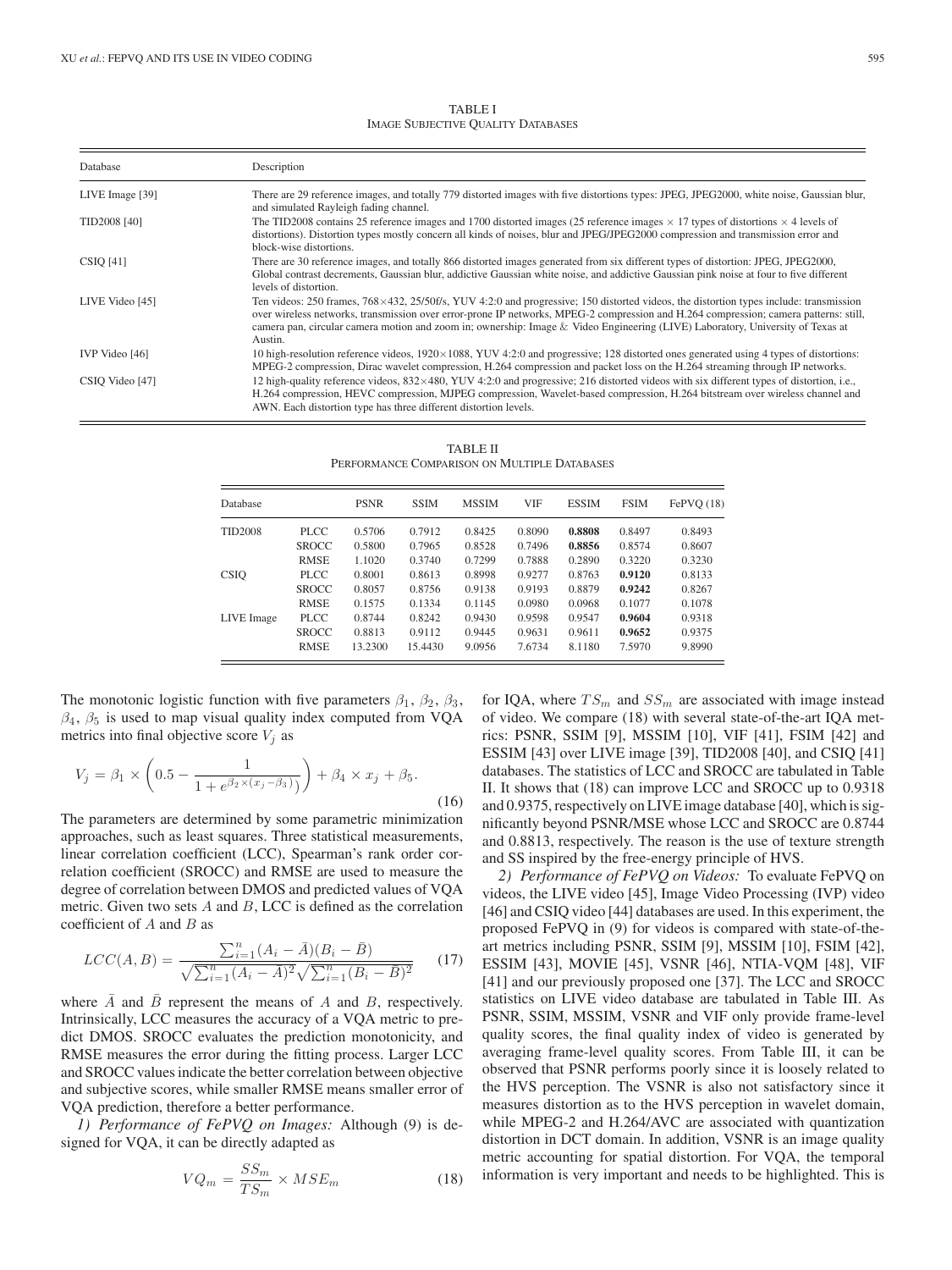TABLE III PERFORMANCE COMPARISON OF FEPVO AND BENCHMARKS ON LIVE VIDEO DATABASE

| Algorithm    |              | Wireless | <b>IP</b> | H.264  | MPEG-2 | All Data |
|--------------|--------------|----------|-----------|--------|--------|----------|
| <b>PSNR</b>  | <b>LCC</b>   | 0.6768   | 0.4779    | 0.5883 | 0.4088 | 0.5690   |
|              | <b>SROCC</b> | 0.6705   | 0.4296    | 0.4773 | 0.3939 | 0.5527   |
| <b>SSIM</b>  | <b>LCC</b>   | 0.4732   | 0.5371    | 0.6109 | 0.5815 | 0.5025   |
|              | <b>SROCC</b> | 0.5386   | 0.4741    | 0.6585 | 0.5690 | 0.5326   |
| <b>MSSIM</b> | LCC          | 0.6841   | 0.6838    | 0.6924 | 0.6315 | 0.6762   |
|              | <b>SROCC</b> | 0.7291   | 0.6449    | 0.7343 | 0.6810 | 0.7351   |
| <b>VSNR</b>  | LCC.         | 0.6950   | 0.7364    | 0.6187 | 0.6782 | 0.6884   |
|              | <b>SROCC</b> | 0.6940   | 0.6930    | 0.6405 | 0.5874 | 0.6715   |
| <b>VIF</b>   | <b>LCC</b>   | 0.5929   | 0.6364    | 0.6488 | 0.6727 | 0.5760   |
|              | <b>SROCC</b> | 0.5375   | 0.5533    | 0.6377 | 0.6346 | 0.5579   |
| <b>WSNR</b>  | <b>LCC</b>   | 0.6797   | 0.7218    | 0.5824 | 0.5853 | 0.6776   |
|              | <b>SROCC</b> | 0.6458   | 0.6932    | 0.5733 | 0.6154 | 0.6296   |
| <b>ESSIM</b> | LCC          | 0.4420   | 0.5346    | 0.6675 | 0.5671 | 0.5017   |
|              | <b>SROCC</b> | 0.4056   | 0.5158    | 0.6396 | 0.5682 | 0.4958   |
| <b>FSIM</b>  | <b>LCC</b>   | 0.7289   | 0.7416    | 0.6964 | 0.6641 | 0.7013   |
|              | <b>SROCC</b> | 0.7435   | 0.7090    | 0.6947 | 0.6941 | 0.7322   |
| NTIA-        | LCC.         | 0.7777   | 0.7087    | 0.7295 | 0.8631 | 0.7741   |
| <b>VQM</b>   | <b>SROCC</b> | 0.7685   | 0.6761    | 0.7388 | 0.8414 | 0.7527   |
| <b>MOVIE</b> | LCC.         | 0.8360   | 0.7566    | 0.7905 | 0.7969 | 0.8101   |
|              | <b>SROCC</b> | 0.8109   | 0.7157    | 0.7664 | 0.7733 | 0.7890   |
| L. Xu        | LCC.         | 0.7617   | 0.7357    | 0.7085 | 0.5550 | 0.7410   |
| [37]         | <b>SROCC</b> | 0.7533   | 0.7237    | 0.6642 | 0.5637 | 0.7211   |
| FePVO        | <b>LCC</b>   | 0.8333   | 0.6787    | 0.8983 | 0.7348 | 0.8326   |
| (9)          | <b>SROCC</b> | 0.8073   | 0.7417    | 0.8725 | 0.7513 | 0.8279   |

also the reason why SSIM, MSSIM and VIF perform successfully in image quality evaluation, but not so well for VQA.

FePVQ outperforms all the competitors, which means that it can effectively predict the perceptual quality of the distorted videos. Both motion strength and SS in (9) account for the success of FePVQ. As compared to our previous work [37], FePVQ is improved due to incorporating the additional SS. From Table III, FePVQ outperforms MOVIE with LCC and SROCC being 0.8324 and 0.8281, respectively. Especially, the LCC and SROCC can be up to 0.8979 and 0.8728 on H.264/AVC compression, which are much better than all the competitors. Since the video coding, specifically H.264/AVC, is highly concerned in this work, so the good performance of FePVQ for H.264/AVC compression is indeed desirable. It should be pointed out that although FePVQ is more competitive on H.264/AVC compression, it is a general approach for VQA. In Fig. 3, the scatter-plots after mapping are compared against the different VQA approaches over the LIVE VQ database. It can be observed that for FePVQ, the sample points scatter more closely around the fitted line. It means that the values predicted by FePVQ correlate better with the subjective ratings, specifically the DMOS values, demonstrating a better performance than other metrics.

From Table III, the performance of FePVQ is the best on "H.264" videos (high correlations), and performs less well (not as competitive with benchmarks on the other distortions ["IP," "Wireless" and "MPEG-2")]. From Table III, we can see that the performance of the proposed FePVQ is not as good as MOVIE on "IP," "Wireless" and "MPEG-2." To explain this observation in depth, we checked the videos encoded by "Wireless," "IP," "H.264" and "MPEG-2," and extracted some frames shown in Fig. 4. From Fig. 4, the "Wireless" and "IP" have the unnatural blockiness, structural edges due to packet loss and some error concealment techniques, such as copy the neighor block. These two distortions are usually charactered by unnatural blockiness, structural edges. The free-energy priciple is more likely applicable to natural texture, structures and object edges, however it fails to those kinds of unnatural artifacts.

Thus, FePVQ on "Wireless" and "IP" performs not as good as it on "H.264" and "MPEG-2." Comparing "MPEG-2" with "H.264," we can notice that the severe blockiness exists in "MPEG-2," as shown in Fig. 4(c), while it is not obvious in "H.264" (blur artifact is more obvious) as shown in Fig. 4(d). This phenomenon is caused by several reasons: 1) ME with variable block size and multiple references result in better prediction, and thus smaller residual in "H.264," which finally reduces blockiness caused by block-based transform followed by quantization; 2) the smaller size DCT transform in "H.264" (4  $\times$  4 and 8  $\times$  8), "MPEG-2" uses 8  $\times$  8 DCT; 3) improved deblocking filter (loop-filtering) in "H.264." From Fig. 4(c), blockiness containing a special textural and structural pattern which however is more likely to be "artificial" but not "natural" that the free-energy principle accounts for. Thus, FePVQ performs better on "H.264" than "MPEG-2."

IVP video database is established by the IVP Laboratory of the Chinese University of Hong Kong. The distorted videos are generated by four types of distortions: MPEG-2 compression (MPEG-2), Dirac wavelet compression (Dirac), H.264 compression (H.264) and packet loss on the H.264 streaming through IP networks (IP). We tested the VQ metrics on this database and reported LCC and SROCC statistics in Table IV. From Table IV, it is noticed that PSNR performs better than SSIM, which is because IVP database was optimized on PSNR [46]. FePVQ is the best among all the compared metrics on H.264 and MPEG-2 distortions since it is specifically optimized for block based video codings, such as H.264, MPEG-2 and HEVC. MOVIE performs better than FePVQ on Dirac distortion, which may be because MOVIE also employs a sub-bands signal decomposition as the Dirac does. Across all distortion types, it can be observed FePVQ is the best among all the compared methods.

The CSIQ video database developed in last year is the newest VQ database. It includes the newest HEVC compression distortion. Besides HEVC, H.264, Motion JPEG compression (MJPEG), Wavelet-based compression using SNOW codec [47] (SNOW), H.264 bitstream over wireless channel (Wireless) and additive white noise (AWN) distortions are included. We also tested FePVQ and the benchmarks on this database and reported LCC and SROCC statistics in Table V. From Table V, FePVQ is significantly better than all the benchmarks on H.264 and HEVC distortions, which is because FePVQ is specifically designed for video coding optimization. FePVQ is also the best on MJPEG distortion. For Wireless and Snow distortions, MOVIE performs better than FePVQ. MOVIE is defined on the Gabor sub-bands of signals, which make it more efficient on Snow because Snow also concerns the wavelet sub-bands decomposition. For AWN distortion, it can be observed that PSNR and SSIM perform better than others. The statistics across all the distortion types in Table V shows that FePVQ is the best among all the compared metrics.

## *B. Perceptual Video Encoding Optimization*

Replacing MSE measurement of conventional encoder by FePVQ in RDO, perceptual optimization of video encoding can be achieved. We use HM14.0 reference software of HEVC [49] under the default configuration (*IntraPeriod*=−*1, MaxCUWidth/Height*=*64, MaxPartitionDepth*=*4, QuadtreeTU Log2MaxSize*=*5, QuadtreeTULog2MinSize* =*2, QuadtreeTU MaxDepthInter/Intra*=*3, DecodingRefreshType*=*0, GOPSize*= *4, FastSearch*=*1, SearchRange*=*64, RDOQ*=*1, RDOQTS*=*1*) to conduct the experiment. Six standard video sequences (see Table VI) of HEVC are tested. They are with plenty of scenes, includ-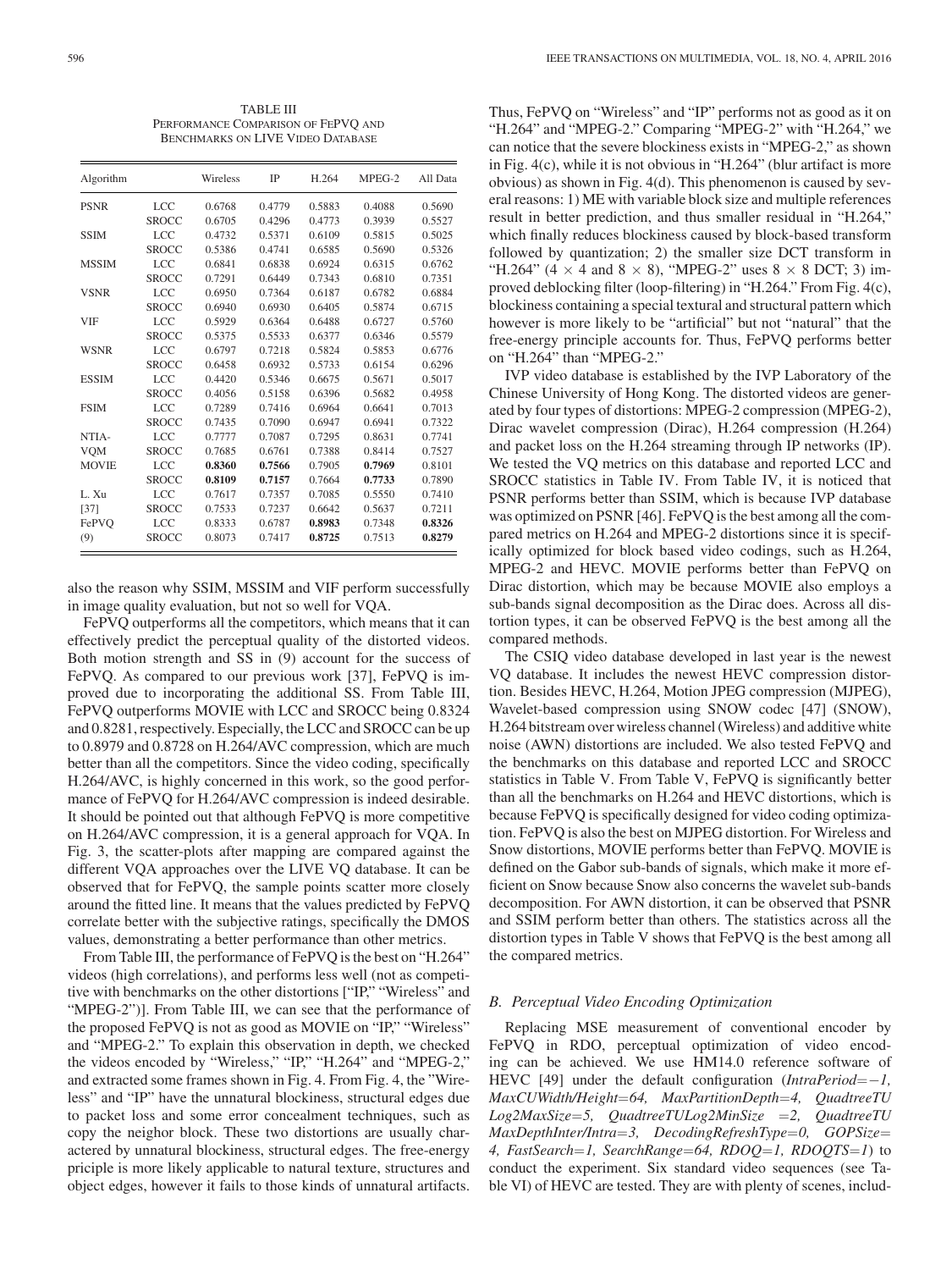

Fig. 3. Scatter plots of the DMOS values versus model predictions on the LIVE VQ database. Each sample point represents one test video. (The circle and "+" indicate the distorted video sequences under wireless network and IP network, respectively. The star indicates H.264/AVC encoded video sequence, while the triangle indicates the MPEG-2 compressed one.) First row from left to right: (a) PSNR, (b) SSIM, (c) MSSIM, and (d) VSNR; second row from left to right: (e) VIF, (f) NTIA-VQM, (g) MOVIE, and (h) the proposed FePVQ (9).



Fig. 4. Different characteristics of each kind of distortions (all frames are from video sequence "Pedestrian Area"; (a) is the 85th frame from "Wireless" distortion, (b) is the 170th frame from "IP" distortion, and (c) and (d) are the 27th frame from "MPEG-2" and "H.264" distortions, respectively).

ing indoors, outdoors, natural scenery, surveillance and busy street. Each video sequence has 300 frames, and resolution ranges widely. The constant QP coding ( $QP = 24$ , 28, 32 and 36) is performed in this experiment.

The R-D comparison is conducted between the original RDO [34] and the proposed one. The original RDO means the traditional MSE based optimization, and the proposed one employs FePVQ for RDO. Significant R-D improvement can be achieved by the

proposed RDO over the original one. On average, an improvement about 0.25 dB VQ and 3.4% bit rate saving can be achieved (see Appendix). In this case, the R-D improvement is measured by FePVQ. To avoid the bias that the R-D improvement is just because of the different measurements instead of the RDOs, NTIA-VQM [48] is also used to measure R-D performance. The R-D statistics are listed in Table VII, where the smaller the NTIA-VQM value, the better the visual quality. From Table VII, the proposed RDO is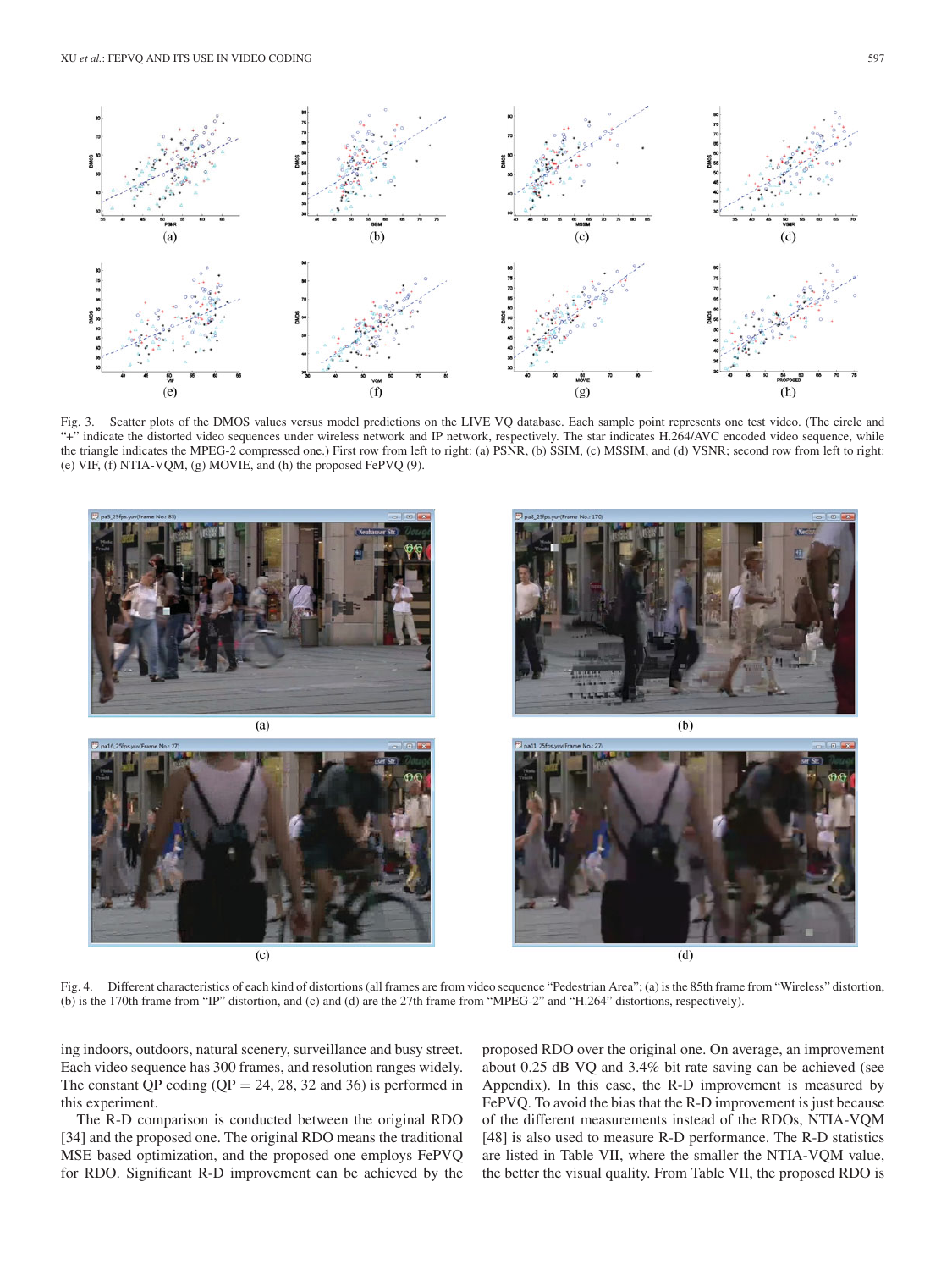TABLE IV PERFORMANCE COMPARISON OF FEPVO AND BENCHMARKS ON IVP VIDEO DATABASE

| Distortion |              | <b>PSNR</b> | <b>SSIM</b> | NTIA-VOM | <b>MOVIE</b> | FePVO |
|------------|--------------|-------------|-------------|----------|--------------|-------|
| Dirac      | LCC          | 0.826       | 0.739       | 0.865    | 0.888        | 0.881 |
|            | <b>SROCC</b> | 0.846       | 0.789       | 0.884    | 0.870        | 0.867 |
| H.264      | LCC.         | 0.771       | 0.664       | 0.868    | 0.823        | 0.861 |
|            | <b>SROCC</b> | 0.799       | 0.629       | 0.864    | 0.845        | 0.856 |
| $MPEG-2$   | LCC.         | 0.613       | 0.608       | 0.786    | 0.858        | 0.873 |
|            | <b>SROCC</b> | 0.700       | 0.572       | 0.787    | 0.842        | 0.856 |
| <b>IP</b>  | LCC.         | 0.668       | 0.536       | 0.535    | 0.823        | 0.837 |
|            | <b>SROCC</b> | 0.639       | 0.511       | 0.466    | 0.824        | 0.819 |
| All        | LCC.         | 0.682       | 0.546       | 0.611    | 0.880        | 0.911 |
|            | <b>SROCC</b> | 0.709       | 0.565       | 0.643    | 0.879        | 0.884 |

TABLE V PERFORMANCE COMPARISON OF FEPVQ AND BENCHMARKS ON CSIQ VIDEO DATABASE

| Distortion   |              | <b>PSNR</b> | <b>SSIM</b> | NTIA-VOM | <b>MOVIE</b> | FePVO |
|--------------|--------------|-------------|-------------|----------|--------------|-------|
| H.264        | <b>LCC</b>   | 0.802       | 0.755       | 0.919    | 0.897        | 0.920 |
|              | <b>SROCC</b> | 0.835       | 0.717       | 0.916    | 0.904        | 0.912 |
| Wireless     | <b>LCC</b>   | 0.851       | 0.716       | 0.801    | 0.886        | 0.881 |
|              | <b>SROCC</b> | 0.802       | 0.722       | 0.806    | 0.882        | 0.873 |
| <b>MJPEG</b> | LCC          | 0.509       | 0.734       | 0.647    | 0.887        | 0.896 |
|              | <b>SROCC</b> | 0.460       | 0.747       | 0.641    | 0.882        | 0.887 |
| Snow         | LCC          | 0.759       | 0.716       | 0.874    | 0.900        | 0.889 |
|              | <b>SROCC</b> | 0.769       | 0.733       | 0.840    | 0.898        | 0.875 |
| <b>AWN</b>   | LCC.         | 0.906       | 0.894       | 0.884    | 0.843        | 0.869 |
|              | <b>SROCC</b> | 0.949       | 0.897       | 0.918    | 0.855        | 0.848 |
| <b>HEVC</b>  | LCC          | 0.785       | 0.523       | 0.906    | 0.933        | 0.943 |
|              | <b>SROCC</b> | 0.805       | 0.580       | 0.915    | 0.937        | 0.941 |
| All          | LCC          | 0.579       | 0.516       | 0.789    | 0.806        | 0.821 |
|              | <b>SROCC</b> | 0.565       | 0.558       | 0.769    | 0.788        | 0.810 |

TABLE VI SEQUENCE INFORMATION

| Sequence       | Resolution         | Frame rate |  |  |
|----------------|--------------------|------------|--|--|
| Floweryase     | $832 \times 480$   | 30.00      |  |  |
| FourPeople     | $1920 \times 1080$ | 60.00      |  |  |
| Mobisode       | $416 \times 240$   | 30.00      |  |  |
| ParkScene      | $1920 \times 1080$ | 24.00      |  |  |
| PeopleOnStreat | $2560 \times 1600$ | 30.00      |  |  |
| Vidyo          | $1280 \times 720$  | 60.00      |  |  |
| Keiba          | $832 \times 480$   | 30.00      |  |  |

superior to the original one with 3.41% bit rate saving and 0.0038 VQ improvement measured by NTIA-VQM.

We draw the visual perception map  $\{p_m\}$  [referring to (12)] in Fig. 5 for the test sequences, which shows a good agreement between high perception and significant structural edges, boundaries of motion objects. For mapping  $\{p_m\}$  onto original images, we compute the visual perception map for each pixel by overlapping blocks size of  $8 \times 8$ , so the same size of visual perception map as original image is given in Fig. 5. It can be observed that:

- 1) the clear profiles of objects can be successively outlined by the visual perception maps;
- 2) for static objects, the visual perception map does not give the high visual perception value as the same as that of moving objects. For example, Fig. 5(b) shows a surveillance video

TABLE VII PERFORMANCE COMPARISON BETWEEN THE PROPOSED PERCEPTUAL RDO AND THE ORIGINAL RDO ("IPPP" ENCODING STRUCTURE, FOR A FAIR COMPARISON, BOTH OF THE TWO RDOS USE NTIA-VQM FOR EVALUATING VISUAL QUALITY)

|            | Original |                     | Proposed |                     |                      | R-D gain          |
|------------|----------|---------------------|----------|---------------------|----------------------|-------------------|
| Sequence   | Bit rate | <b>NTIA</b><br>-VQM | Bit rate | <b>NTIA</b><br>-VQM | $\Delta$ Bit<br>rate | $\triangle N TIA$ |
|            | (kb/s)   | (dB)                | (kb/s)   | (dB)                | $(\%)$               | -VQM              |
| Flowervase | 447.22   | 0.1197              | 433.07   | 0.1161              | $-3.16$              | $-0.0036$         |
|            | 221.82   | 0.2202              | 214.36   | 0.2202              | $-3.36$              | 0.0000            |
|            | 119.43   | 0.3579              | 114.89   | 0.3527              | $-3.80$              | $-0.0052$         |
|            | 67.79    | 0.4955              | 64.57    | 0.4927              | $-4.75$              | $-0.0028$         |
| FourPeople | 2062.93  | 0.0911              | 1999.71  | 0.0917              | $-3.06$              | 0.0007            |
|            | 1148.40  | 0.1781              | 1112.30  | 0.1748              | $-3.14$              | $-0.0033$         |
|            | 706.05   | 0.2897              | 684.27   | 0.2893              | $-3.08$              | $-0.0004$         |
|            | 452.67   | 0.4178              | 438.18   | 0.4246              | $-3.20$              | 0.0068            |
| Mobisode   | 70.60    | 0.1087              | 67.71    | 0.1066              | $-4.09$              | $-0.0021$         |
|            | 43.06    | 0.2056              | 40.68    | 0.1995              | $-5.54$              | $-0.0060$         |
|            | 28.18    | 0.3189              | 26.93    | 0.3138              | $-4.46$              | $-0.0051$         |
|            | 20.06    | 0.4497              | 19.33    | 0.4443              | $-3.66$              | $-0.0054$         |
| ParkScene  | 6598.66  | 0.1279              | 6399.74  | 0.1232              | $-3.01$              | $-0.0047$         |
|            | 3312.21  | 0.2303              | 3211.71  | 0.2261              | $-3.03$              | $-0.0042$         |
|            | 1709.36  | 0.3573              | 1657.72  | 0.3514              | $-3.02$              | $-0.0060$         |
|            | 894.92   | 0.4936              | 867.44   | 0.4884              | $-3.07$              | $-0.0052$         |
| People     | 28653.02 | 0.0751              | 27792.09 | 0.0716              | $-3.00$              | $-0.0035$         |
| -OnStreat  | 15797.31 | 0.1678              | 15322.92 | 0.1665              | $-3.00$              | $-0.0013$         |
|            | 9399.33  | 0.2801              | 9115.77  | 0.2809              | $-3.02$              | 0.0008            |
|            | 5974.74  | 0.3964              | 5795.30  | 0.3978              | $-3.00$              | 0.0013            |
| Vidyo      | 1838.74  | 0.1585              | 1783.33  | 0.1501              | $-3.01$              | $-0.0084$         |
|            | 936.03   | 0.2658              | 906.81   | 0.2573              | $-3.12$              | $-0.0085$         |
|            | 542.64   | 0.3935              | 525.34   | 0.3849              | $-3.19$              | $-0.0086$         |
|            | 339.09   | 0.5287              | 328.91   | 0.5124              | $-3.00$              | $-0.0163$         |
| Average    |          |                     |          |                     | $-3.41$              | $-0.0038$         |

in which a man steps out of elevator. The elevator is static relative to surveillance camera, so it is with low visual perception; and

3) for the natural scenes, the significantly structural edges can be successfully distinguished from the high texture background, e.g., Fig. 5(c) and (h), the trunk of trees, human bodies, horses are obvious against the background.

For evaluating the subjective visual quality improvement, we conducted the subjective evaluation in IVP Lab of CUHK [46]. The evaluation was performed in a studio room with lighting condition conforming to the BT.500 standard [50]. The display monitor is a 65" Panasonic plasma display (TH-65PF9WK). 15 subjects participated in the subjective test. All of them are non-experts. Their eyesight was either normal or had been corrected to be normal with spectacles. Each observer assessed 6 source videos and 48 distorted videos. A single-stimulate method [51] with absolute category rating (ACR) scale was used where each video (including the reference) occurred once in a random order, and yet the two successive videos come from different source videos so as to remove contextual and memory effects in quality evaluation. The ACR scale employs a five-category discrete quality judgment, specifically 5 excellent, 4-good, 3-fair, 2-poor, and 1-bad. At the beginning of the test, three videos were arranged as the training videos to stabilize the observers' opinion. Subjective rating of the compressed video was subtracted from that of the reference video. The difference values were processed using the method described in the BT.500 standard [50] to derive the DMOS.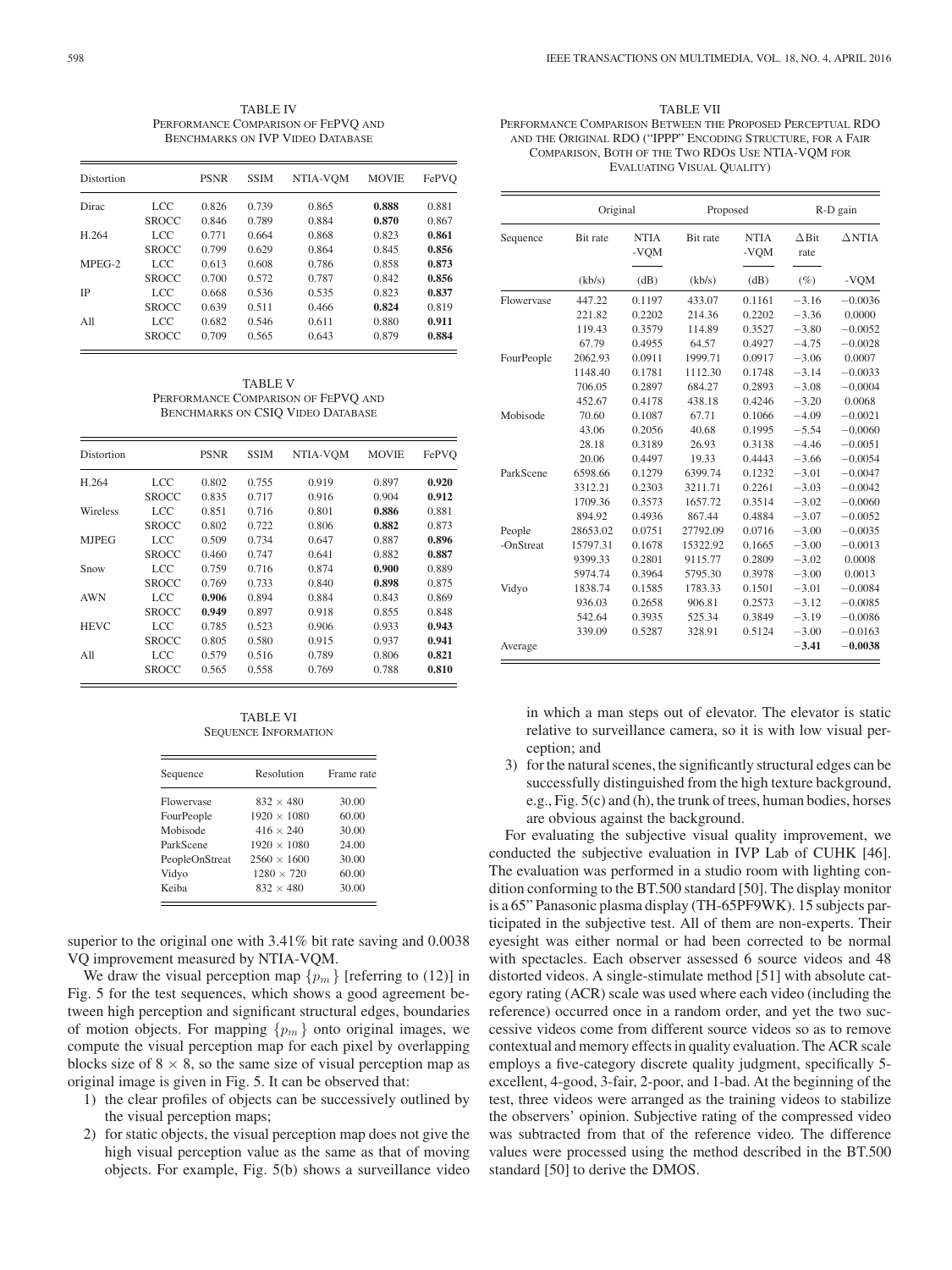



Fig. 5. Visual perception maps [(a), (d) Mobisode; (b), (e) ParkScene; (c), (f) Keiba; all frames are the 11th frame coded by "P"].



Fig. 6. Subjective quality comparison between the proposed perceptual RDO and the original one.

Five uncompressed, high quality source videos of natural scenes are used to create the distorted videos using four different QPs (QP  $= 24, 28, 32$  and 36) for the standard RDO of HEVC and the proposed perceptual RDO, respectively. All videos contain 300 frames. The subjective experiments are performed to prove the better subjective visual quality of the proposed RDO over the traditional one. The subjective evaluation result is shown in Fig. 6. The horizontal axis indicates the encoded video sequences in different bit-rates. The red histograms are the DMOS values of video sequences generated by the proposed RDO by employing FePVQ, while the blue ones are the DMOS values from the original RDO of HEVC. The green error bar indicates the variance of the subjective rating scores for each encoded sequence. The smaller DMOS value indicates the better visual quality of the encoded video sequence. It can be observed that the proposed RDO can outperform the other one on most of the test sequences.

## *C. Computational Complexity Analysis*

Regarding the computational complexity of FePVQ, for a 250-frame  $768 \times 432$  sequence (LIVE video Database) on a 3G Hz quad-core CPU with 6G RAM, processing time of PSNR,

TABLE VIII COMPUTING TIME OF FEPVQ AND THE BENCHMARKS

| Metric                                       |           |    | $MS-$ |    | NTIA- |    |    |     | PSNR SSIM SSIM VSNR VOM ESSIM FSIM VIF MOVIE | FePVO<br>(9) |
|----------------------------------------------|-----------|----|-------|----|-------|----|----|-----|----------------------------------------------|--------------|
| Average<br>processing<br>time (in<br>second) | $4 \quad$ | 24 | 60    | 26 | 57    | 64 | 84 | 636 | 6320                                         | 45           |

SSIM, MS-SSIM, VSNR, VIF, NTIA-VQM, ESSIM, FSIM, MOVIE and FePVQ is given in Table VI. All codes are implemented using MATLAB (without specific optimization) except for MOVIE which uses C++. In Table VIII, the time complexity is measured in second and the value represent the average time per each video sequence.

From Table VIII, FePVQ [(9)] is superior to MOVIE, VIF, MS-SSIM, ESSIM, FSIM and NTIA-VQM in terms of computational complexity. In addition, it would be better when applied to video coding, since the MSEs of MBs have been computed in RDO stage of video encoding. Furthermore, FePVQ builds a relation between perceptual visual quality and quantization of video compression in order to guide the perceptual video encoding besides assessing visual quality. The complexity of VIF and MOVIE majorly comes from their subbands decomposition. VIF uses overcomplete steerable pyramid decomposition. MOVIE uses 3-D Gabor filters to decompose the video locally into more than 100 spatiotemporal channels. The complexity makes their uses in video coding impractical.

# V. CONCLUSION

Although much research has been done in IQA and VQA, it is important to derive a well-grounded perceptual measurement suitable for video coding. In this paper, a novel VQA metric, FePVQ is proposed for VQA. The free energy principle in neuroscience is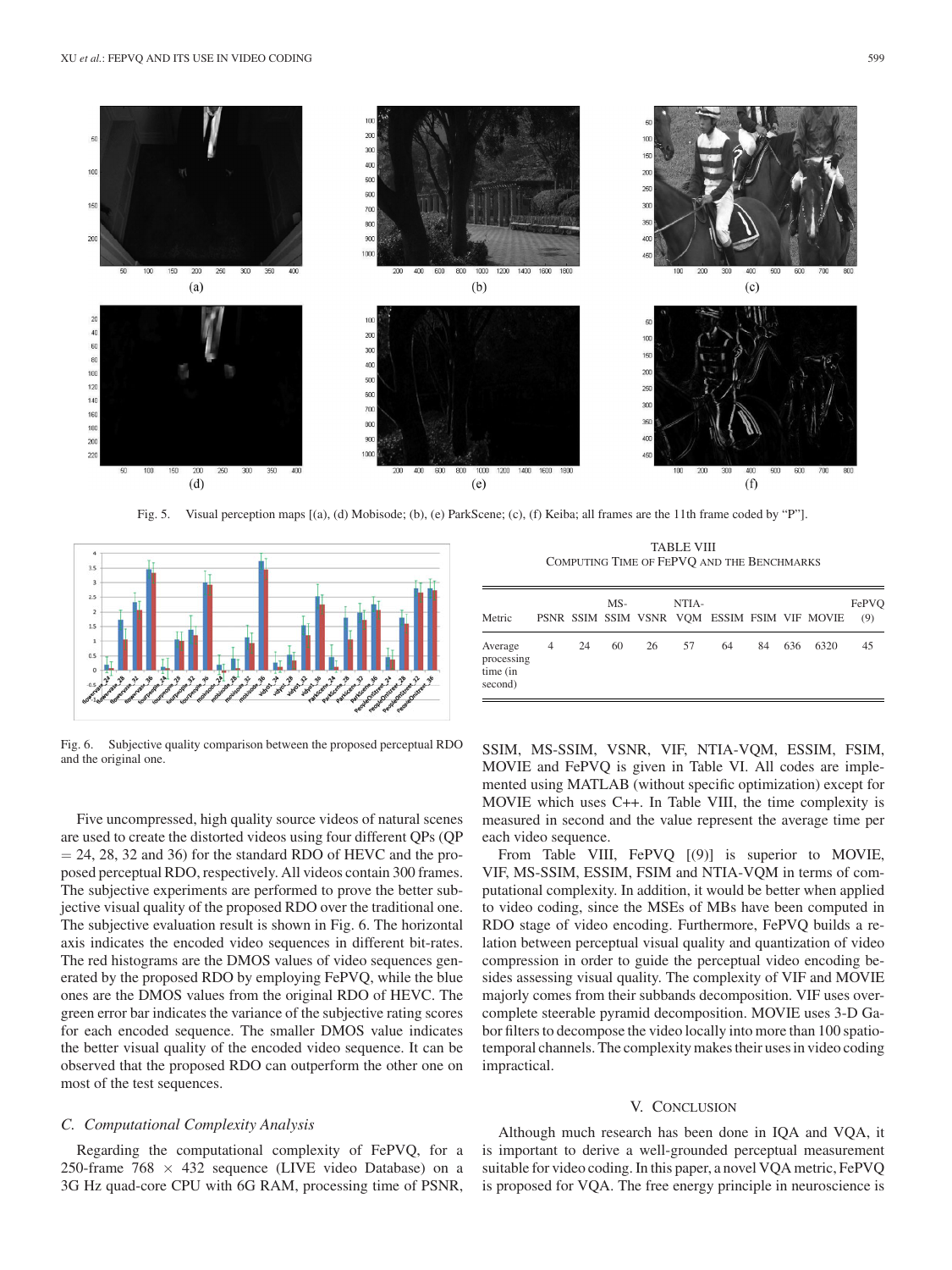first formulated into IQA for better representing structural edges of video frames. Second, the RTV accounting for separating orderly and disorderly regions is employed to implement the free-energy principle due to its low computational complexity. Thirdly, the HVSP accounts for the visual speed perception of video signal. Since FePVQ is closely related with MSE, it can be easily integrated into a RDO process of hybrid video coding for the purpose of perceptual video coding optimization. The remarkable merit of this work over the previous algorithms is to introduce free-energy principle and HVSP into VQA, contributing a better representation of orderly and disorderly signals in visual scenes, and therefore a better performance.

### **REFERENCES**

- [1] C. van den Branden Lambrecht and O. Verscheure, "Perceptual quality measure using a spatio-temporal model of the human visual system," in *Proc. SPIE*, vol. 2668, 1996, pp. 450–461.
- [2] S. Winkler, "A perceptual distortion metric for digital color video," in *Proc. SPIE*, Jan. 1999, pp. 175–184.
- [3] J. Lubin, "The use of psychophysical data and models in the analysis of display system performance," in *Digital Images Human Vision*, A. B. Watson, Ed. Cambridge, MA, USA: MIT Press, 1993, pp. 163– 178.
- [4] A. Watson, J. Hu, and J. McGowan, "Digital video quality metric based on human vision," *J. Electron. Imag.*, vol. 10, no. 1, pp. 20–29, Jan. 2001.
- [5] M. Masry, S. S. Hemami, and Y. Sermadevi, "A scalable wavelet-based video distortion metric and applications," *IEEE Trans. Circuits Syst. Video Technol.*, vol. 16, no. 2, pp. 260–273, Feb. 2006.
- [6] J. You, T. Ebrahimi, and A. Perkis, "Modeling motion visual perception for video quality assessment," in *Proc. ACM Multimedia*, 2011, pp. 1293– 1296.
- [7] J. You, T. Ebrahimi, and A. Perkis, "Attention driven foveated video quality assessment," *IEEE Trans. Image Process.*, vol. 23, no. 1, pp. 200– 213, Jan. 2014.
- [8] Z. K. Lu, W. Lin, X. K. Yang, E. P. Ong, and S. S. Yao, "Modeling visual attention's modulatory afterreffects on visual sensitivity and quality evaluation," *IEEE Trans. Image Process.*, vol. 14, pp. 1928–1942, Nov. 2005.
- [9] Z. Wang, H. R. Sheikh, A. C. Bovik, and E. P. Simoncelli, "Image quality assessment: From error visibility to structural similarity," *IEEE Trans. Image Process.*, vol. 13, no. 4, pp. 600–612, Apr. 2004.
- [10] Z. Wang, E. P. Simoncelli, and A. C. Bovik, "Multi-scale structural similarity for image quality assessment," in *Proc. 37th IEEE Asilomar Conf. Signals, Syst. Comput.*, Nov. 2003, pp. 1398–1402.
- [11] A. K. Moorthy and A. C. Bovik, "Efficient video quality assessment along temporal trajectories," *IEEE Trans. Circuit Syst. Video Technol.*, vol. 20, no. 11, pp. 1653–1753, Nov. 2010.
- [12] M. Narwaria, W. S. Lin, and A. M. Liu, "Low-complexity video quality assessment using temporal quality variations," *IEEE Trans. Multimedia*, vol. 14, no. 3, pp. 525–535, Jun. 2012.
- [13] B. Gu, V. S. Sheng, K. Y. Tay, W. Romano, and S. Li, "Incremental support vector learning for ordinal regression," *IEEE Trans. Neural Netw. Learning Syst.*, vol. 26, no. 7, pp. 1403–1416, Jul. 2015.
- [14] B. Gu, V. S. Sheng, Z. Wang, D. Ho, S. Osman, and S. Li, "Incremental learning for γ-support vector regression," *Neural Netw.*, vol. 67, pp. 140– 150, 2015.
- [15] K. Friston, J. Kilner, and L. Harrison, "A free energy principle for the brain," *J. Physiol.*, vol. 100, nos. 1–3, pp. 70–87, 2006.
- [16] K. Friston, "The free-energy principle: A unified brain theory?," *Nature Rev. Neurosci.*, vol. 11, no. 2, pp. 127–138, 2010.
- [17] J. Wu, G. Shi, W. Lin, A. Liu, and F. Qi, "Just noticeable difference estimation for images with free-energy principle," *IEEE Trans. Multimedia*, vol. 15, no. 7, pp. 1705–1710, Nov. 2013.
- [18] G. T. Zhai, X. L. Wu, X. K. Yang, W. S. Lin, and W. J Zhang, "A psychovisual quality metric in free-energy principle," *IEEE Trans. Image Process.*, vol. 21, no. 1, pp. 41–52, Jan. 2012.
- [19] D. C. Knill and R. Pouget, "The Bayesian brain: The role of uncertainty in neural coding and computation," *Trends Neurosci.*, vol. 27, pp. 712–719, 2004.
- [20] Z. Q. Pan, Y. Zhang, and S. Kwong, "Efficient motion and disparity estimation optimization for low complexity multiview video coding," *IEEE Trans. Broadcast.*, vol. 61, no. 2, pp. 166–176, Jun. 2015.
- [21] A. A. Stocker and E. P. Simoncelli, "Noise characteristics and prior expectations in human visual speed perception," *Nature Neurosci.*, vol. 9, pp. 578–585, 2006.
- [22] Z. Wang and Q. Li, "Video quality assessment using a statistical model of human visual speed perception," *J. Opt. Soc. Amer. A, Opt. Image Sci. Vis.*, vol. 24, no. 12, pp. B61–B69, Dec. 2007.
- [23] E. P. Simoncelli and B. Olshausen, "Natural image statistics and neural representation," *Ann. Rev. Neurosci.*, vol. 24, pp. 1193–1216, 2001.
- [24] L. Xu, Q. Yan, Y. Xia, and J. Y. Jia, "Structure extraction from texture via relative total variation," *ACM Trans. Graphics*, vol. 32, no. 6, Nov. 2012, Art. no. 139.
- [25] A. Bhat, S. Kannangara, Y. F. Zhao, and I. Richardson, "A full reference quality metric for compressed video based on mean squared error and video content," *IEEE Trans. Circuits Syst. Video Technol.*, vol. 22, no. 2, pp. 165–173, Feb. 2012.
- [26] Y.-F. Ou, Z. Ma, and Y. Wang, "Perceptual quality assessment of video considering both frame rate and quantization artifacts," *IEEE Trans. Circuits Syst. Video Technol.*, vol. 20, no. 3, pp. 286–298, Mar. 2010.
- [27] Z. Wang, L. Lu, and A. C. Bovik, "Foveation scalable video coding with automatic fixation selection," *IEEE Trans. Image Process.*, vol. 12, no. 12, pp. 243–254, Feb. 2003.
- [28] M. E. J. Newman, "Power laws, Pareto distributions and Zipf's law," *Contemporary Phys.*, vol. 46, no. 5, pp. 323–352, Sep. 2005.
- [29] A. Clauset, C. R. Shalizi, and M. E. J. Newman, "Power-law distributions in empirical data," *SIAM Rev.*, vol. 51, no. 4, pp. 661–703, 2009.
- [30] L. Xu, X. Y. Ji, W. Gao, and D. B. Zhao, "Laplacian distortion model (LDM) for rate control in video coding," in *Proc. Multimedia 8th Pacific Rim Conf. Adv. Multimedia Inf. Process.*, Dec. 2007, pp. 638–646.
- [31] G. J. Sullivan and T. Wiegand, "Rate-distortion optimization for video compression," *IEEE Signal Process. Mag.*, vol. 15, no. 6, pp. 74–90, Nov. 1998.
- [32] L. Xu, D. Zhao, X. Ji, L. Deng, S. Kwong, and W. Gao, "Window level rate control for smooth visual quality and smooth buffer occupancy," *IEEE Trans. Image Process.*, vol. 20, no. 3, pp. 723–734, Mar. 2011.
- [33] S. Q. Wang, A. Rehman, Z. Wang, S. W. Ma, and W. Gao, "SSIMmotivated rate-distortion optimization for video coding," *IEEE Trans. Circuits Syst. Video Techn*. vol. 22, no. 4, pp. 516–529, Apr. 2012.
- [34] L. Xu, S. N. Li, K. N Ngan, and L. Ma, "Consistent visual quality control in video coding," *IEEE Trans. Circuits Syst. Video Technol.*, vol. 23, no. 6, pp. 975–989, Jun. 2013.
- [35] The Video Quality Experts Group, "Final report from the video quality experts group on the validation of objective quality metrics for video quality assessment," 2000. [Online]. Available: http://www. its.bldrdoc.gov/vqeg/projects/frtv phaseI
- [36] H. R. Sheikh, Z. Wang, L. Cormack and A. C. Bovik, "LIVE image quality assessment database release 2," 2005. [Online]. Available: http://live.ece.utexas.edu/research/quality
- [37] N. Ponomarenko *et al.*, "TID2008-A database for evaluation of fullreference visual quality assessment metrics," *Adv. Modern Radioelectron.*, vol. 10, pp. 30–45, 2009.
- [38] E. C. Larson and D. M. Chandler, "Most apparent distortion: Full-reference image quality assessment and the role of strategy," *J. Electron. Imag.*, vol. 19, no. 1, Mar. 2010, Art. no. 011006.
- [39] H. R. Sheikh and A. C. Bovik, "Image information and visual quality," *IEEE Trans. Image Process.*, vol. 15, no. 2, pp. 430–444, Feb. 2006.
- [40] L. Zhang, L. Zhang, X. Mou, and D. Zhang, "FSIM: A feature similarity index for image quality assessment," *IEEE Trans. Image Process.*, vol. 20, no. 8, pp. 2378–2386, Aug. 2011.
- [41] X. D. Zhang, X. C. Feng, W. W. Wang, and W. F. Xue, "Edge strength similarity for image quality assessment," *IEEE Signal Process. Lett*. vol. 20, no. 4, pp. 319–322, Apr. 2013.
- [42] K. Seshadrinathan, R. Soundararajan, A. C. Bovik and L. K. Cormack, "LIVE video quality database," 2009. [Online]. Available: http://live.ece.utexas.edu/research/quality/live\_video.html
- [43] F. Zhang, S. Li, L. Ma, and K. N. Ngan, "IVP video quality database," 2011. [Online]. Available: http://ivp.ee.cuhk.edu.hk/research/ database/subjective/index.shtml.
- [44] P. V. Vu and D. M. Chandler, "ViS3: An algorithm for video quality assessment via analysis of spatial and spatiotemporal slices," *J. Electron. Imag.*, vol. 23, no. 1, pp. 13–16, Feb. 2014.
- [45] K. Seshadrinathan, R. Soundararajan, A. C. Bovik, and L. K. Cormack, "Study of subjective and objective quality assessment of video," *IEEE Trans. Image Process.*, vol. 19, no. 6, pp. 1427–1441, Jun. 2010.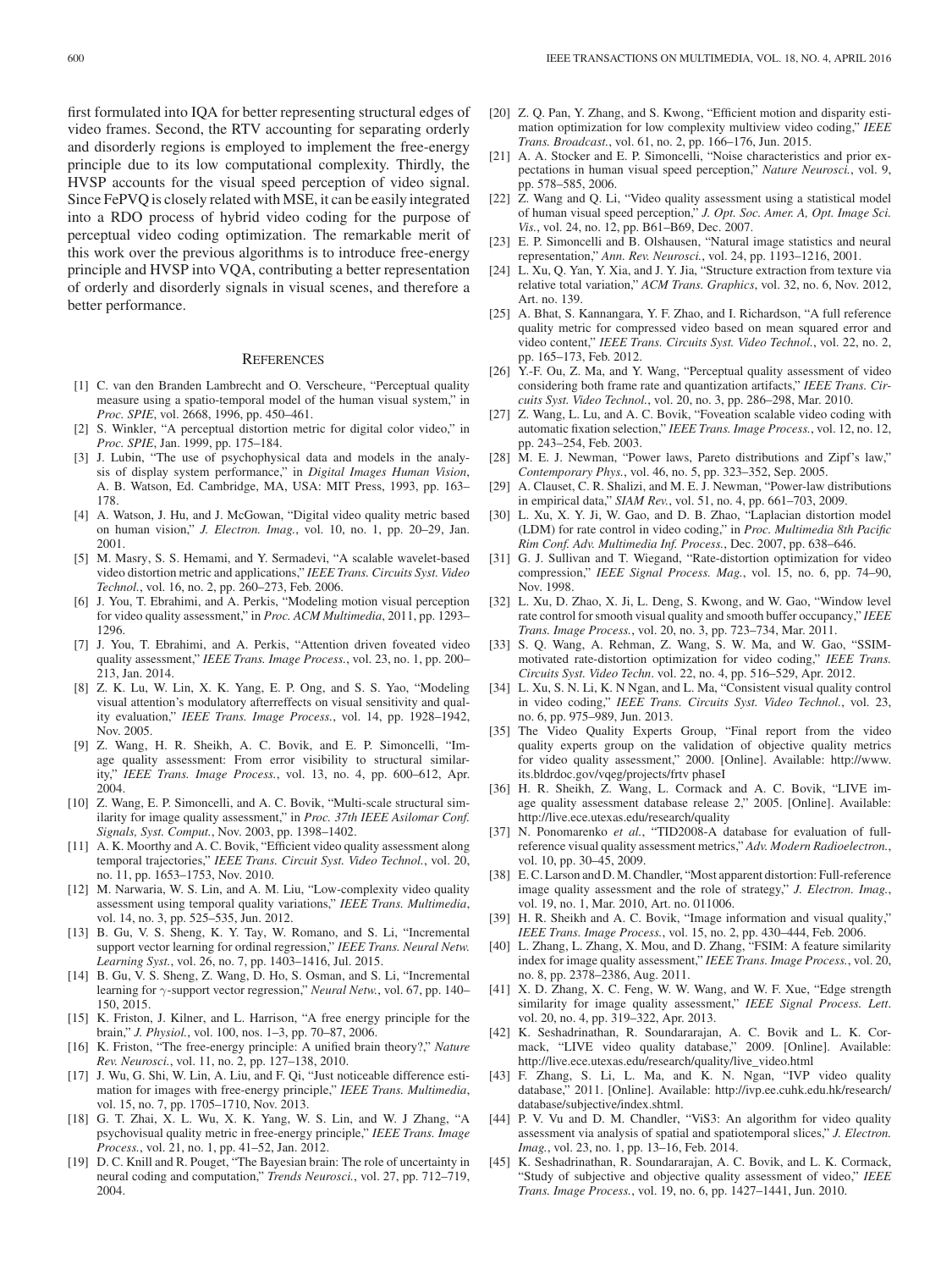- [46] D. M. Chandler and S. S. Hemami, "VSNR: A wavelet-based visual signalto-noise ratio for natural images," *IEEE Trans. Image Process.*, vol. 16, no. 9, pp. 2284–2298, Sep. 2007.
- [47] F. Bellard *et al.*, "FFMPEG tool," Nov. 15, 2012. [Online]. Available: http://www.ffmpeg.org
- [48] M. Pinson and S. Wolf, "A new standardized method for objectively measuring video quality," *IEEE Trans. Broadcast.*, vol. 50, no. 3, pp. 312–322, Sep. 2004.
- [49] G. J. Sullivan, J.-R. Ohm, W.-J. Han, and T. Wiegand, "Overview of the high efficiency video coding (HEVC) standard," *IEEE Trans. Circuits Syst. Video Technol.*, vol. 22, no. 12, pp. 1649–1668, Dec. 2012.
- [50] "Methodology for the subjective assessment of the quality of television pictures," ITU-R Rec. BT.500-11, ITU, Geneva, Switzerland, 2002.
- [51] "Subjective video quality assessment methods for multimedia applications," ITU-T Rec. P.910, ITU, Geneva, Switzerland, 2008.



**Lin Ma** (M'13) received the B.E. and M.E. degrees from the Harbin Institute of Technology, Harbin, China, in 2006 and 2008, respectively, and the Ph.D. degree from the Department of Electronic Engineering, Chinese University of Hong Kong, Hong Kong, China, in 2013.

He is currently a Researcher with Huawei Noah's Ark Lab, Hong Kong, China. He was a Research Intern with Microsoft Research Asia, Beijing, China, from October 2007 to March 2008. He was a Visiting Student with the School of Computer Engineering,

Nanyang Technological University, Singapore, from July 2011 to September 2011. His research interests include the areas of deep learning and multimodal learning, specifically for image and language, image/video processing, and quality assessment.



**Yongbing Zhang** (M'13) received the B.A. degree in english and the M.S. and Ph.D. degrees in computer science from the Harbin Institute of Technology, Harbin, China, in 2004, 2006, and 2010, respectively.

He is currently an Associate Professor with the Graduate School at Shenzhen, Tsinghua University, Shenzhen, China. His current research interests include video processing, image and video coding, video streaming, and transmission.

Prof. Zhang was the recipient of the Best Student Paper Award at IEEE International Conference on Visual Communication and Image Processing in 2015.



**Yuming Fang** (M'13) received the B.E. degree from Sichuan University, Chengdu, China, the M.S. degree from Beijing University of Technology, Beijing, China, and the Ph.D. degree in computer engineering from Nanyang Technological University, Singapore.

He is currently an Associate Professor with the School of Information Technology, Jiangxi University of Finance and Economics, Nanchang, China. He was also a Visiting Postdoc Research Fellow with the IRCCyN laboratory, PolyTech' Nantes & University Nantes, Nantes, France, the University of Waterloo,

Waterloo, ON, Canada, and Nanyang Technological University, Singapore. His research interests include visual attention modeling, visual quality assessment, image retargeting, computer vision, and 3-D image/video processing.

Prof. Fang was a Secretary of the Ninth Joint Conference on Harmonious Human Machine Environment (HHME2013). He was also a Special Session Organizer at VCIP 2013 and QoMEX 2014.



**King Ngi Ngan** (M'79–SM'91–F'00) received the Ph.D. degree in electrical engineering from the Loughborough University, Loughborough, U.K.

He is currently a Chair Professor with the Department of Electronic Engineering, Chinese University of Hong Kong, Hong Kong, China. He was previously a Full Professor with the Nanyang Technological University, Singapore, and the University of Western Australia, Crawly, WA, Australia. Since 2012, he has been a Chair Professor at the University of Electronic Science and Technology, Chengdu,

China, under the National Thousand Talents Program. He holds honorary and visiting professorships at numerous universities in China, Australia, and South East Asia. He has published extensively, including three authored books, seven edited volumes, and more than 370 refereed technical papers, and he has edited nine special issues in journals. He holds 15 patents in the areas of image/video coding and communications.

Prof. Ngan is a Fellow of the IET (U.K.), and IEAust (Australia), and an IEEE Distinguished Lecturer for 2006–2007. He was an Associate Editor of the IEEE TRANSACTIONS ON CIRCUITS AND SYSTEMS FOR VIDEO TECHNOLOGY, the *Journal on Visual Communications and Image Representation*, the *EURASIP Journal of Signal Processing: Image Communication*, and the *Journal of Applied Signal Processing*. He chaired and co-chaired a number of prestigious international conferences on image and video processing including the 2010 IEEE International Conference on Image Processing, and served on the advisory and technical committees of numerous professional organizations.



**Long Xu** (M'13) received the M.S. degree in applied mathematics from Xidian University, Xi'an, China, in 2002, and the Ph.D. degree from the Institute of Computing Technology, Chinese Academy of Sciences, Beijing, China.

He was a Postdoc with the Department of Computer Science, City University of Hong Kong, Hong Kong, China, and the Department of Electronic Engineering, Chinese University of Hong Kong, Hong Kong, China, and from July 2009 to December 2012. From January 2013 to March 2014, he was a Postdoc

with the School of Computer Engineering, Nanyang Technological University, Singapore. He is currently with the Key Laboratory of Solar Activity, National Astronomical Observatories, Chinese Academy of Sciences. His research interests include image/video processing, solar radio astronomy, wavelet, machine learning, and computer vision.

Dr. Xu selected into the 100-Talents Plan, Chinese Academy of Sciences, 2014.



**Weisi Lin** (S'91–M'92–SM'00–F'16) received the Ph.D. degree from King's College, London University, London, U.K.

He was previously the Lab Head of Visual Processing, Institute for Infocomm Research, Singapore. He is currently an Associate Professor with the School of Computer Engineering, Institute for Infocomm Research. His research interests include image processing, perceptual signal modeling, video compression, and multimedia communication, in which he has authored or coauthored more than 130 journal papers and 200 conference papers, filed seven patents, and authored two books.

Prof. Lin is a Fellow of the IET. He is an Associate Editor for the IEEE TRANSACTION IMAGE PROCESSING, the IEEE SIGNAL PROCESSING LETTERS, and the *Journal of Visual Communication and Image Representation*, and a past Associate Editor for the IEEE TRANSACTION MULTIMEDIA. He has also been a Guest Editor for eight special issues in international journals. He has been a Technical Program Chair for IEEE ICME 2013, PCM 2012, and QoMEX 2014. He chaired the IEEE MMTC Special Interest Group on QoE (2012–2014). He has been an invited/panelist/keynote/tutorial speaker in more than ten international conferences, as well as a Distinguished Lecturer of Asia-Pacific Signal and Information Processing Association (2012–2013).